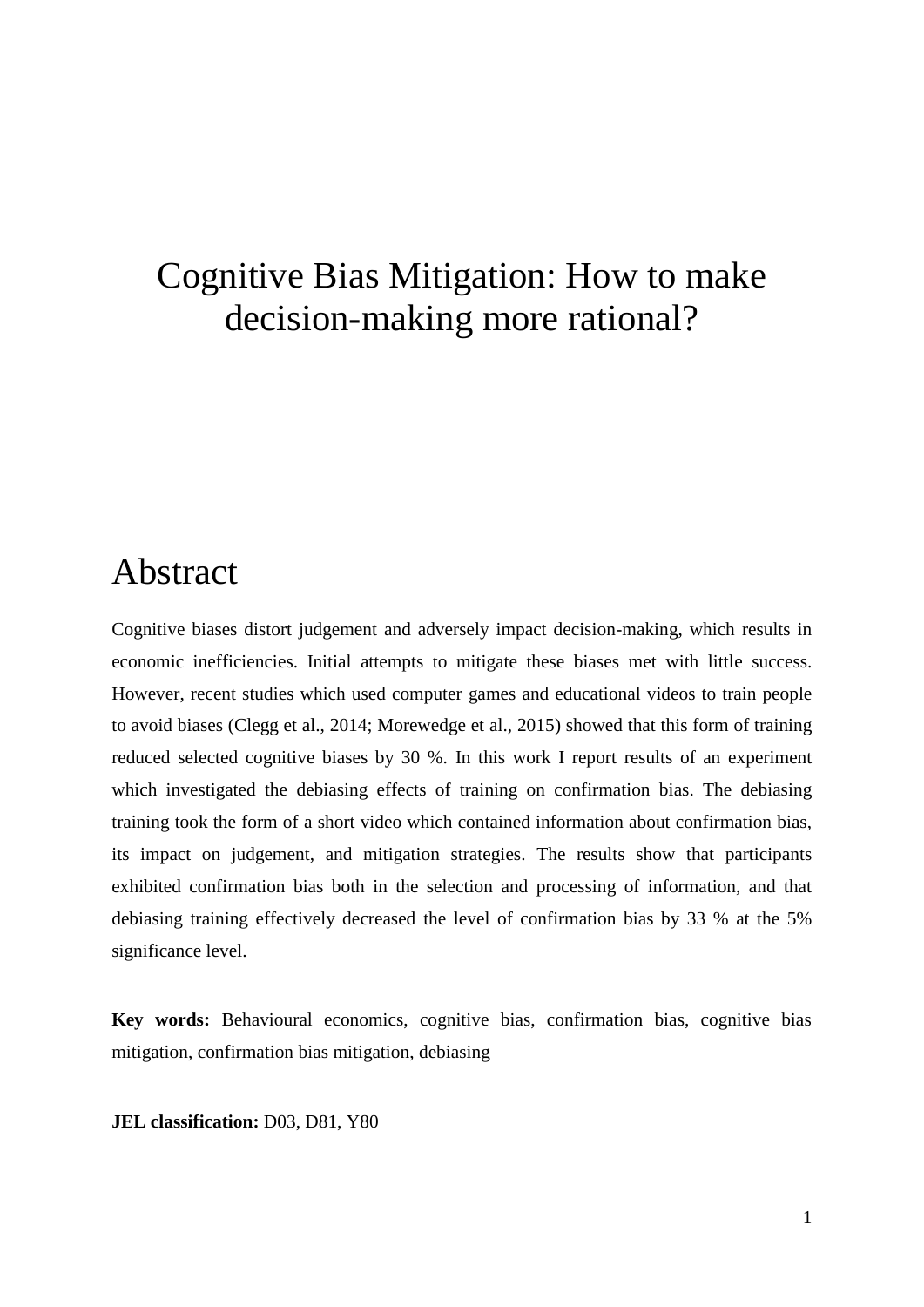## Introduction

<u>.</u>

Empirical research has documented a panoply of cognitive biases which impair human judgement and make people depart systematically from models of rational behaviour (Gilovich et al., 2002; Kahneman, 2011; Kahneman & Tversky, 1979; Pohl, 2004).

Besides distorted decision-making and judgement in the areas of medicine, law, and military (Nickerson, 1998), cognitive biases can also lead to economic inefficiencies. Slovic et al. (1977) point out how they distort insurance purchases, Hyman Minsky (1982) partly blames psychological factors for economic cycles. Shefrin (2010) argues that confirmation bias and some other cognitive biases were among the significant factors leading to the global financial crisis which broke out in 2008. Lunn (2013) concludes that confirmation bias<sup>1</sup> specifically had contributed to the severity of the banking crisis in Ireland.

To tackle these issues, debiasing efforts have emerged. Larrick (2008) describes three basic approaches. Firstly, incentivizing people to perform better (Stapel, Martin, & Schwarz, 1998). Secondly, designing decision environment in a way that prevents or offsets predictable biases (Klayman & Brown, 1993; Arnott, 2006; Kahneman, Lovallo, & Sibony, 2011). And thirdly, edifying and training people (Clegg et al., 2014). The effectiveness of the various approaches is, however, a matter of concern.

Increasing incentives can be effective in situations when people use suboptimal strategies while the appropriate ones are available to them or they have the capacity to acquire them in the long term (Camerer et al., 1999). However, one of the main characteristics of the vast amount of cognitive biases is that they are deeply ingrained in our mental processes and therefore the effect of increased incentives is limited (Arkes, 1991).

Introducing decision devices can be very effective in mitigating the effects of biased decisions and judgements as it transforms the decision environment. It can be done either by adopting group decision making where the members of the group first form their stands independently and then consult the final decision, which leads to, at least partial, elimination of individual biases, or by implementing computational technology in order to achieve

<sup>&</sup>lt;sup>1</sup> Confirmation bias is a tendency to seek and interpret information in a way that favours current beliefs, expectations or hypothesis. It affects what kind of information one selects as well as the way one processes them (Nickerson, 1998).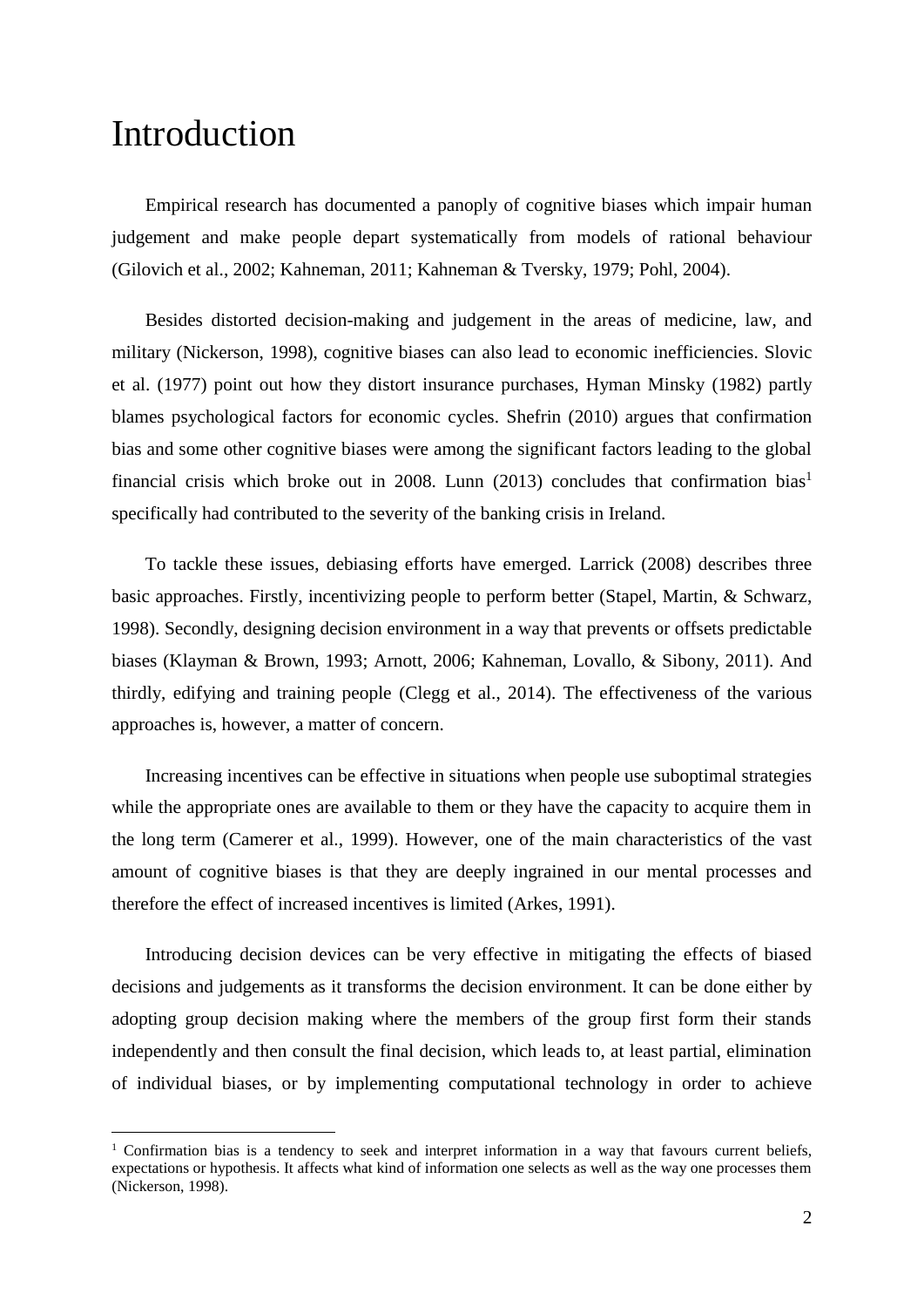unbiased and consistent evaluation of decision options (Clemen & Reilly, 2001; Dawes et al., 1989; Larrick, 2008; Soll & Larrick, 2009). However, this approach can be inconvenient in many situations as it can be costly and inflexible.

The last approach focuses on the possibility of training people in corrective strategies in order to make them able to recognize the bias or the situation in which the bias is likely to appear and then to apply a strategy so they avoid or mitigate the bias. Although the early attempts to mitigate cognitive biases turned mostly unsuccessful (Kahneman, 2003b), some recent studies present this approach as a viable option (Clegg et al., 2014; Morewedge et al., 2015). With the use of a computer game, both Clegg et al. and Morewedge et al. managed to decrease the level of fundamental attribution error, bias blind spot, and confirmation bias by approximately 30 %. Beside the computer game, they also used a training in the form of a 30 minute-long video but their results diverge on its effects. While Clegg et al. do not report a significant effect in the confirmation bias mitigation for the video, Morewedge et al. present an effect comparable to the one of the computer game, i.e. a reduction of confirmation bias by 30 %.

This work focuses on the third approach in order to help address the question whether teaching people about their cognitive biases and possible mitigation strategies makes any sense. Specifically, I carried out an experiment which investigates the effectiveness of training in mitigation of confirmation bias.

In contrast to the Morewedge et al.'s experiment, I deployed much shorter training intervention in a form of a video, which lasted only 5 minutes compared to 30 minutes in Morewedge et al.'s study, while maintaining the same structure and comparable content. The results show a significant effect of 30% decrease, which is consistent with Morewedge et al.'s (2015) findings.

## Method

## Participants

The experiment was conducted with 138 participants. All of them were high school students with the age ranging from 16 to 19. The pool of participants consisted of six groups – each group was a separate class. There were two  $4<sup>th</sup>$  grade classes, i.e. the final grade (37)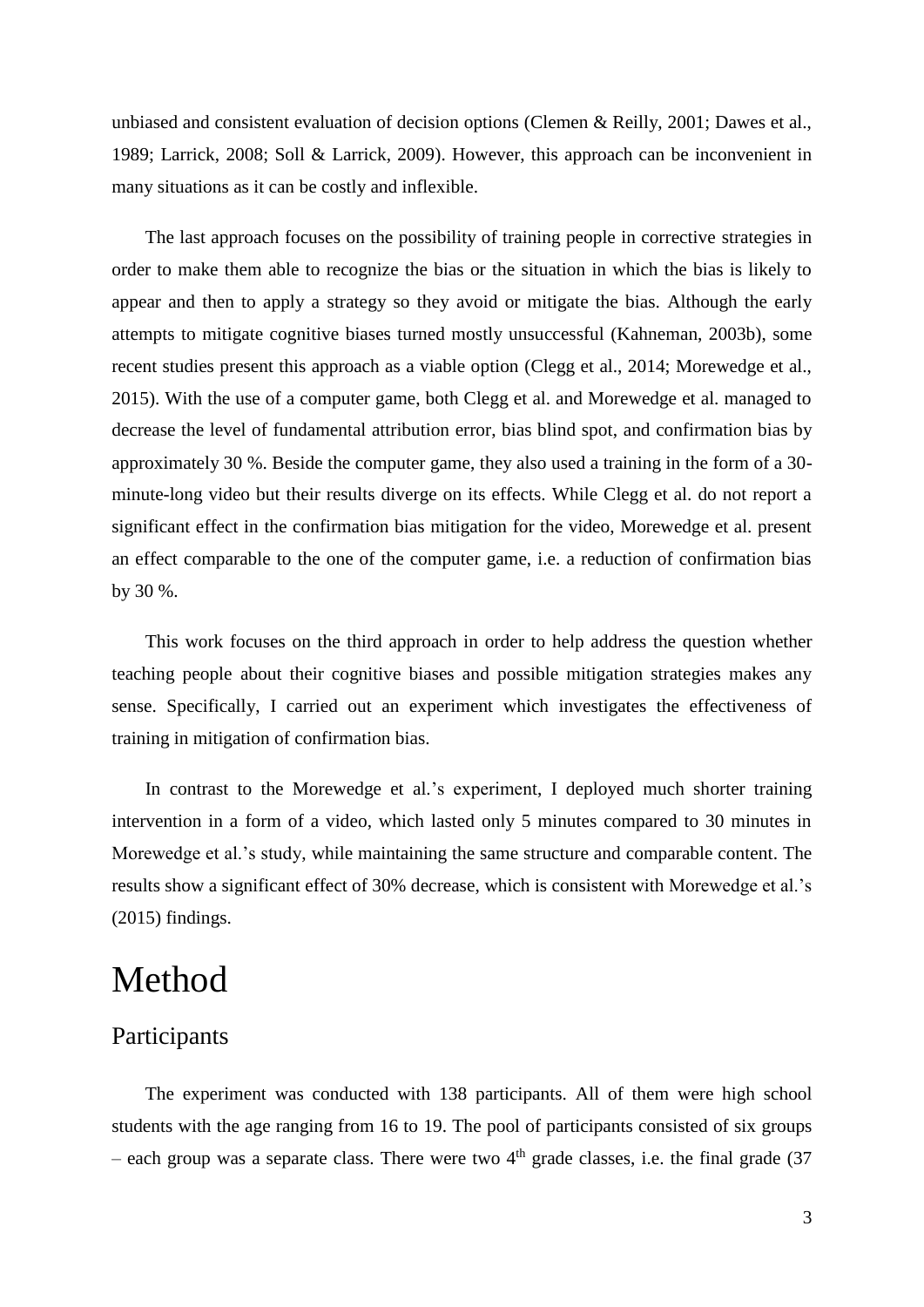participants), three  $3<sup>rd</sup>$  grade classes (78 participants), and one  $1<sup>st</sup>$  grade class (23 participants). The experiment was carried out in an IT classroom at the high school. The experiment took place as a replacement for a normal teaching lesson and it was compulsory for all the students in the class. Statistics of participants' age are provided in the table below.

|  | Table 1 – Age of Participants |  |
|--|-------------------------------|--|
|--|-------------------------------|--|

| Number of participants | Mean age | Standard deviation |
|------------------------|----------|--------------------|
| 138                    | 17.93    | 0.97               |

Source: *Own data* Note: All participants were high school students within the age range 16-19.

### Experimental Procedure

The experiment was carried out via computers and the interface was adopted from Protivínský (2013). A single blind between-group design was deployed. There were two kinds of groups – a treatment group (TG) and a control group (CG). Participants were randomly assigned to either group at the beginning of the experiment without being told which group they were assigned to. The experiment consisted of 12 rounds in which a level of confirmation bias was measured. In the middle of the experiment, between  $6<sup>th</sup>$  and  $7<sup>th</sup>$ round, participants watched a video. The video was different for either group (for detailed description of this intervention see chapter *Training*). The effect of the intervention on the level of confirmation bias was then measured in the final 6 rounds.

#### Confirmation Bias Measurement Method

An adjusted form of the Wason's selection task (Wason, 1968) was adopted for measuring the level of confirmation bias. Participants were given a task to verify validity of a logical statement in a form of  $p \Rightarrow q^2$  for a given sample of 4 cards. There were following types of cards in the sample:  $\mathbf{p}, \neg \mathbf{p}^3$ ,  $\mathbf{q}$ , and  $\neg \mathbf{q}$ . Participants could turn the cards over to test the statement. The types of the cards that people selected for verifying the statement were the major matter of interest.

1

<sup>&</sup>lt;sup>2</sup>,,⇒" stands for implication.

 $\frac{3}{2}$ ,<sup>-"</sup> means logical negation.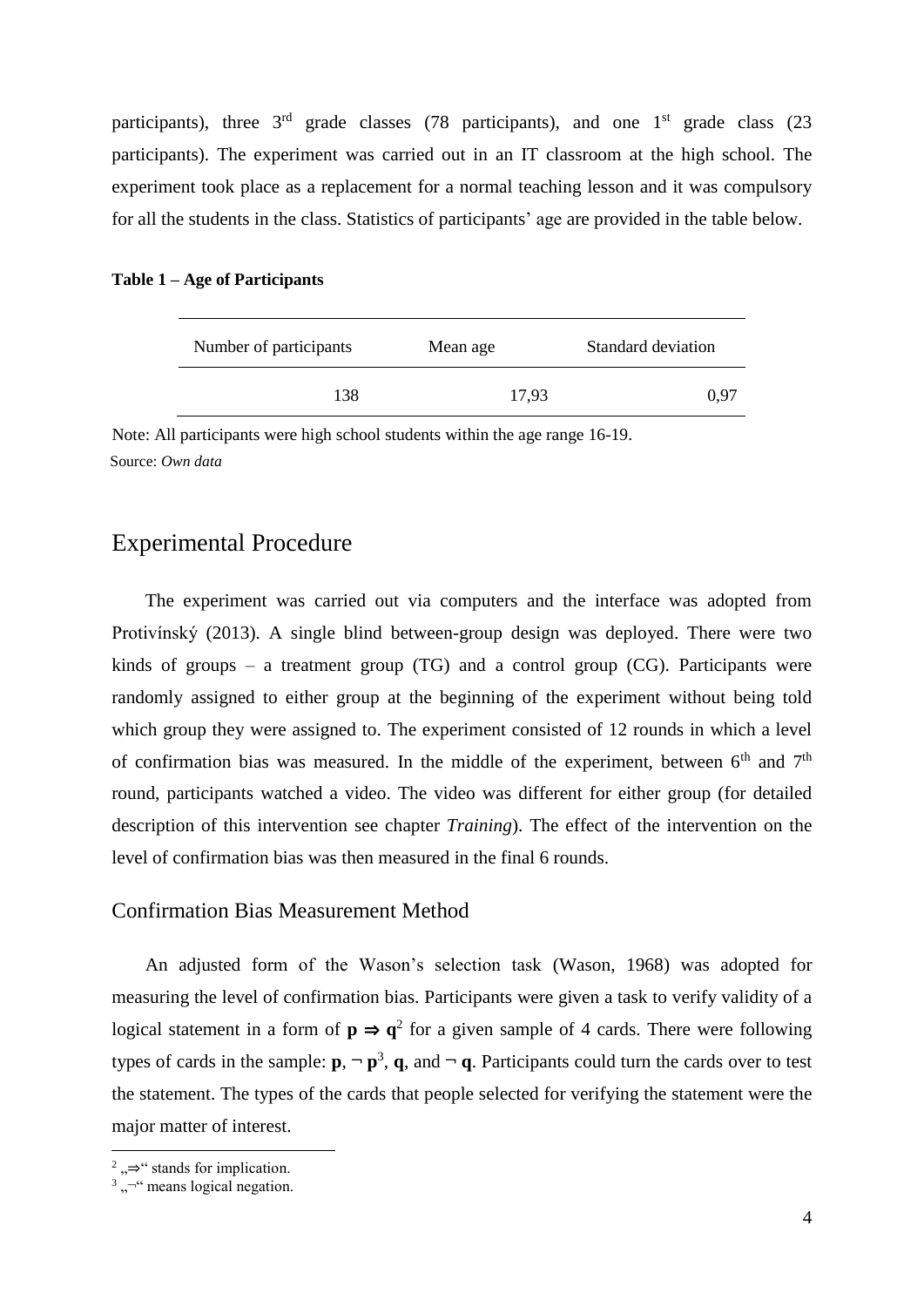The task was assigned repeatedly in 12 rounds. There were three topical modifications of the task background (framings) and were assigned in a repeated sequence so every participant solved the task in each framing twice in the first 6 rounds and then again twice in the final 6 rounds.

#### Manifestation of Confirmation Bias

For measurement of confirmation bias, I adopted the approach of Jones and Sugden (2001). It is based on the idea that in the absence of any bias, mistakes (responses not complying with normative model) are distributed randomly. It means that if there was no bias, there would be no systematic pattern in selection of card combinations except the selection of normative choice of  $p$  and  $\neg$  q cards. All other combinations would be then evenly distributed.

On the other hand, more frequent selection of potentially confirming cards **p** and **q** would suggest the presence of confirmation bias. In order to examine this, Jones and Sugden (2001) recommend comparing sets of cards which fulfil the condition that after eliminating cards common to both sets, one set contains only potentially confirming cards while the other then contains only cards which are not potentially confirming. Let A<sup>i</sup> denote a set of cards and  $f(A_i)$  its isomorphic counterpart. Consider the following sets:  $A_1 = (p)$ ,  $A_2 = (q)$ ,  $A_3 = (\mathbf{p}, \mathbf{q})$ ,  $A_4 = (\mathbf{p}, \mathbf{q}, \neg \mathbf{p})$ , and  $A_5 = (\mathbf{p}, \mathbf{q}, \neg \mathbf{q})$ . It isomorphic opposites are then  $f(A_1) = (\neg \mathbf{p}, \mathbf{q})$ **q**),  $f(A_2) = (\neg p)$ ,  $f(A_3) = (\neg p, \neg q)$ ,  $f(A_4) = (q, \neg p, \neg q)$ , and  $f(A_5) = (p, \neg p, \neg q)$ . Significantly higher selection frequency of A<sup>i</sup> sets compared to the selection frequency of  $f(A_i)$  can be then interpreted as confirmation bias. The magnitude of the eventual difference in selection frequencies of these respective sets can be referred to as the level of confirmation bias.

#### **Training**

As already stated above, participants watched a video after the  $6<sup>th</sup>$  round. There were two different videos, video A and video B, and the video that a participant watched depended on the group he or she was assigned to at the beginning of the experiment. Participants assigned to the treatment group were presented with the video A, and participants in the control group watched the video B. The video A served as a training tool. The video B, though very similar in its form, does not contain any training aspects and served only as a control instrument for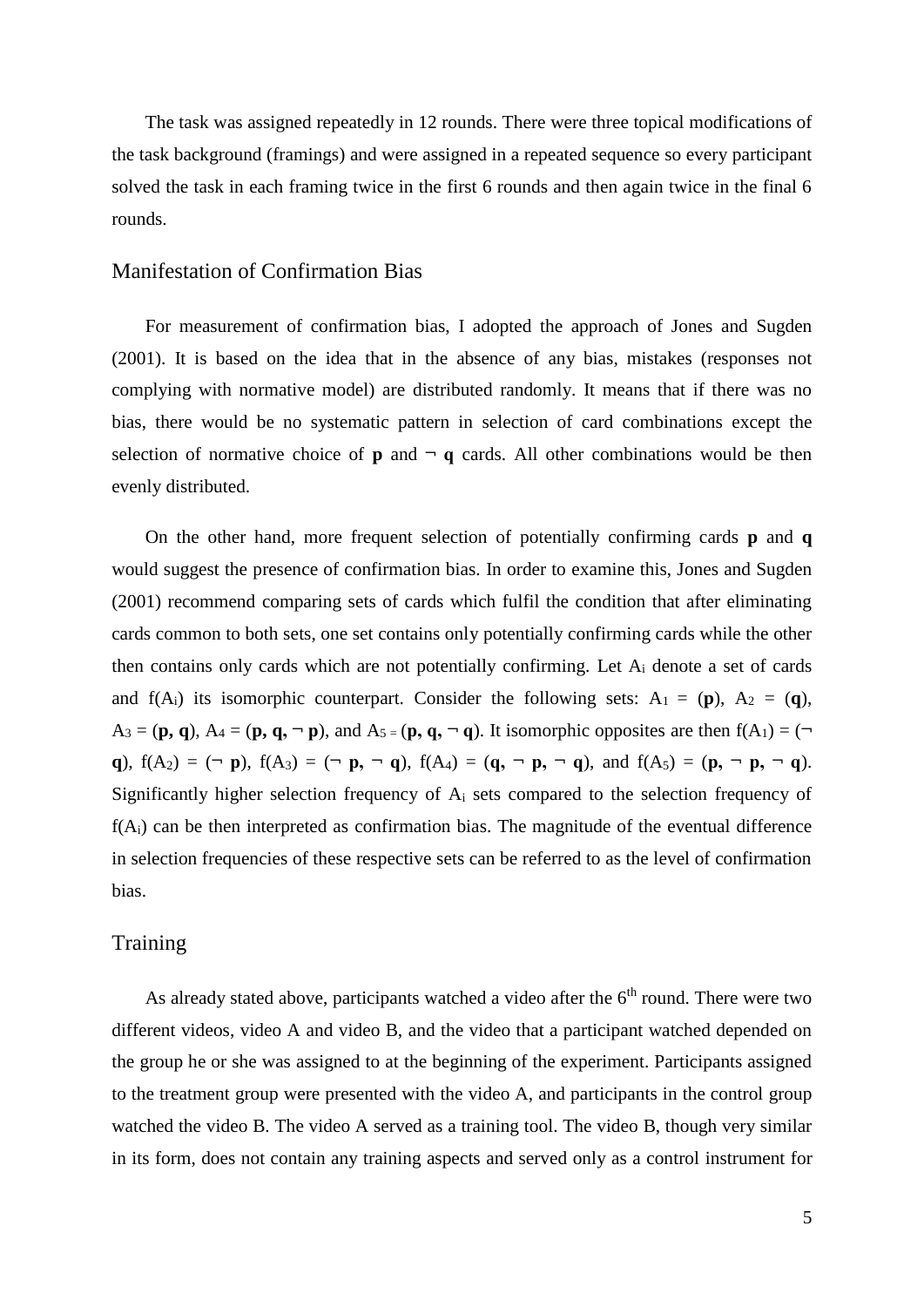an effect of a video per se. The form of the videos is very simple - a narrator, kindly embodied by professor Potužák,<sup>4</sup> stands in front of a white board and speaks to the camera. Both videos are, as well as all instructions of the experiment, in Czech language. The detailed description of the videos' content follow. 5

#### **Video A**

The video A was deployed as a debiasing tool. It first introduces the concept of cognitive biases by providing an abstract definition and then demonstrating the principle on a practical example as recommended by Fong et al. (1986). The example reveals the presence of confirmation bias. The narrator explains at which point in the example the confirmation bias has appeared and how it has influenced judgement. A theoretical explanation of confirmation bias is also provided. Then follows other examples of confirmation bias in various contexts. Finally, in the last part of the video, mitigation strategy, namely "Consider the opposite" strategy, is described. The video lasts for 5 minutes, which is relatively short compared to 30 minute-video in Morewedge et al.'s experiment (2015).

#### **Video B**

<u>.</u>

In order to create comparable conditions for both treatment and control group, I created the video B (again with the kind assistance of professor Potužák) with neutral content in respect to confirmation bias mitigation. The video B has the same opening as the video A, introducing the concept of cognitive biases. What follows, however, is a list of some cognitive biases, namely hindsight bias, the law of small numbers fallacy, and representativeness heuristic. All these biases are briefly explained and described on attractive experiments. The video B lasts for 5 minutes as well as the video A.

After watching a video, participants continued with solving the final 6 rounds of the adopted version of Wason's selection task.

<sup>4</sup> Ing. Pavel Potužák, Ph.D., Assistant Professor at University of Economics, Prague

<sup>5</sup> Videos are also available at the following links:<https://youtu.be/m2Ro9wHTCPs> (Video A)[, https://youtu.be/-](https://youtu.be/-1LXKo9SHXI) [1LXKo9SHXI](https://youtu.be/-1LXKo9SHXI) (Video B).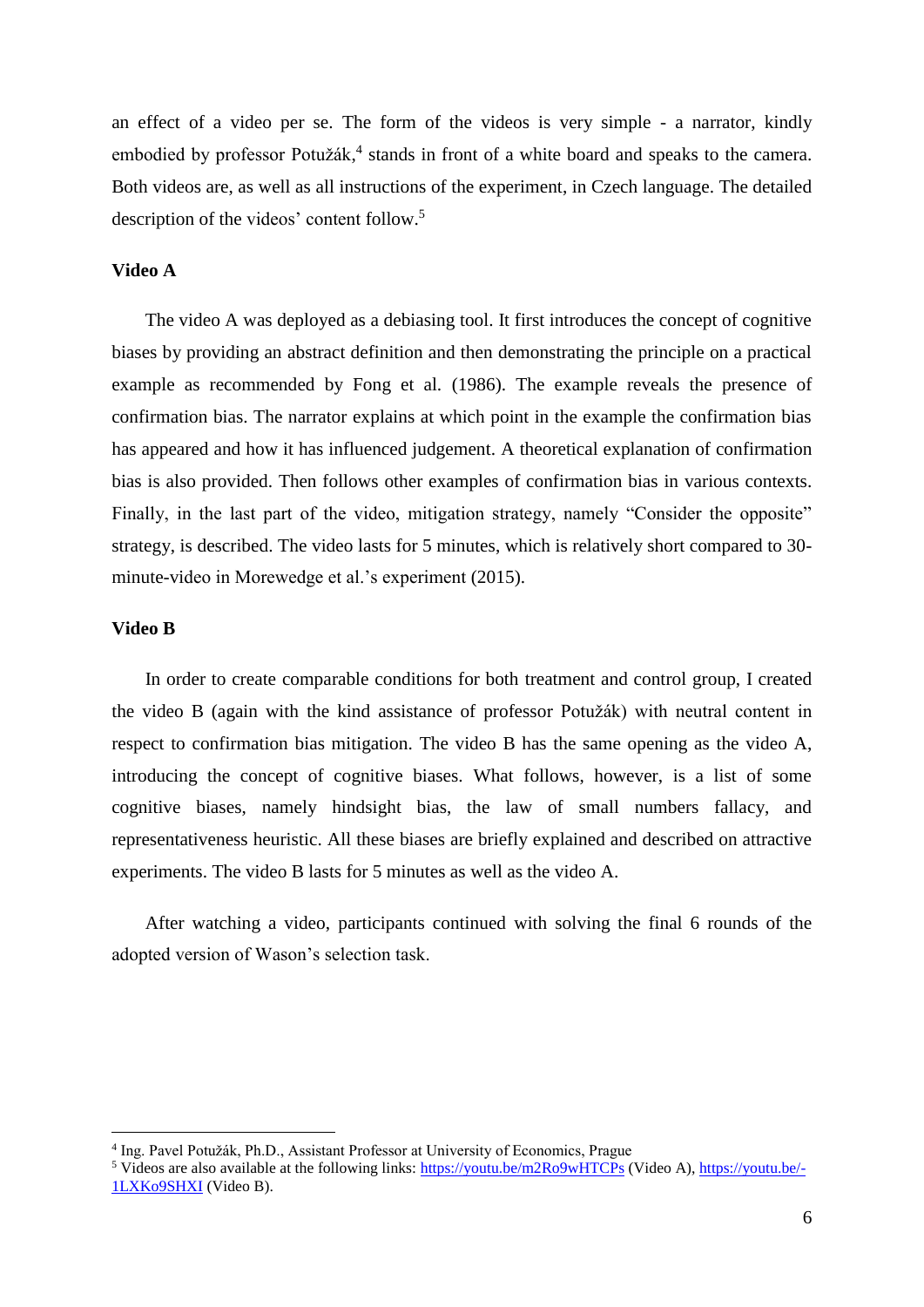| Group     | Number of participants | Relative share |
|-----------|------------------------|----------------|
| Treatment | 68                     | 49,3 %         |
| Control   | 70                     | 50,7 %         |

**Table 2 - Distribution of participants between treatment and control group**

Source: *Own data* Note: Participants were distributed to the groups randomly at the beginning of the experiment.

### **Incentives**

It is common in economic experiments that financial incentives are deployed and that a part of the remuneration is performance dependent (Hertwig & Ortmann, 2001). An awarding scheme was designed to motivate participants to deploy the appropriate strategy.

Every participant started with 120 points. There was a reward of 30 points for every correct answer, but no points were neither awarded nor subtracted for an incorrect judgement. When turning cards over, participants were charged according to the following scheme:

- $\bullet$  1 card turned over = -3 points.
- 2 cards turned over  $=$  7 points,
- $\bullet$  3 cards turned over = -12 points,
- $\bullet$  4 cards turned over<sup>6</sup> = 18 points.

Such a scheme reflects a realistic assumption of increasing marginal costs of information acquisition. The specific values are based on the analysis of the normative model, i.e. given the distribution of probabilities and the payoffs, a rational strategy is to proceed according the normative model. At the end of the experiment, 100 points were subtracted, and the remaining number of points was the value<sup>7</sup> of participant's result. A minimum reward was set at 100 CZK. It meant that if a participant's result after subtracting 100 points got below 100,

1

<sup>6</sup> Number of cards turned over in a given round.

<sup>7</sup> Value of the result was expressed in CZK.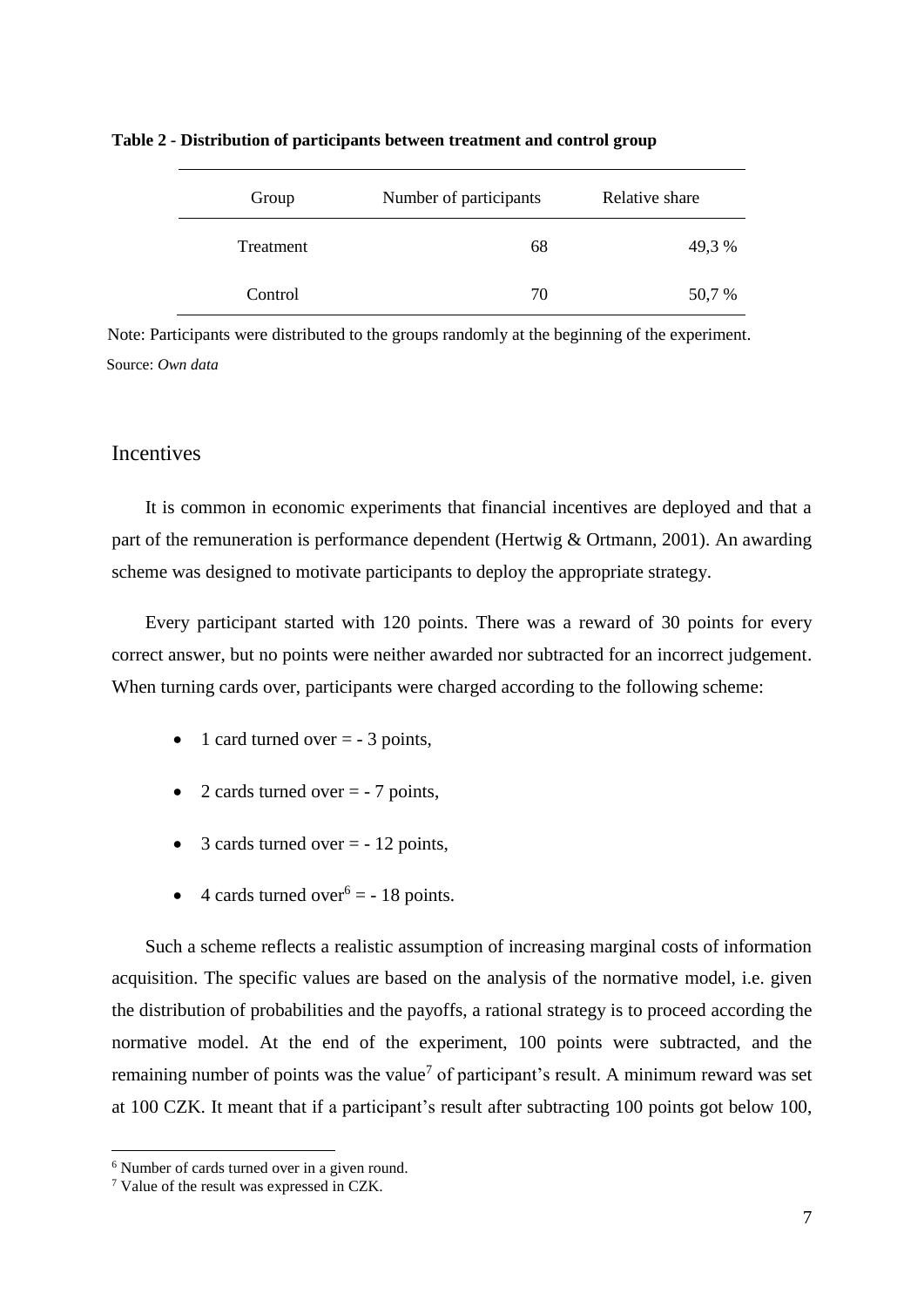the participant was granted the minimum reward. A reward corresponding to the normative strategy was 296 CZK. The distribution of payoffs is depicted in the figure below.

However, as the experiment was carried out at the high school with many participants under 18, the financial rewards were eventually translated into material rewards, namely stationery, chocolates, and other sweets. In order to maintain the motivational character of the awarding scheme, participants were allowed to decide what they wanted to exchange their obtained points for. There was an experimenter's shop set up and the exchange ratio between the monetary and material reward was based on the value of the material rewards. Therefore, the risk of distortion of the rewarding scheme by the disproportion of subjective values was decreased.



#### **Figure 1 - The payoff distribution**

Note: There was a guaranteed minimum payoff set at 100 CZK. A reward attainable under the optimal strategy was 296 CZK. Higher payoff was possible if participants guessed the answer and got lucky, which was suboptimal in terms of expected value given the probabilities. Although payoffs are expressed in CZK, participants were not given the monetary prize, but chose a material prize of an equivalent value in an experimenter's shop.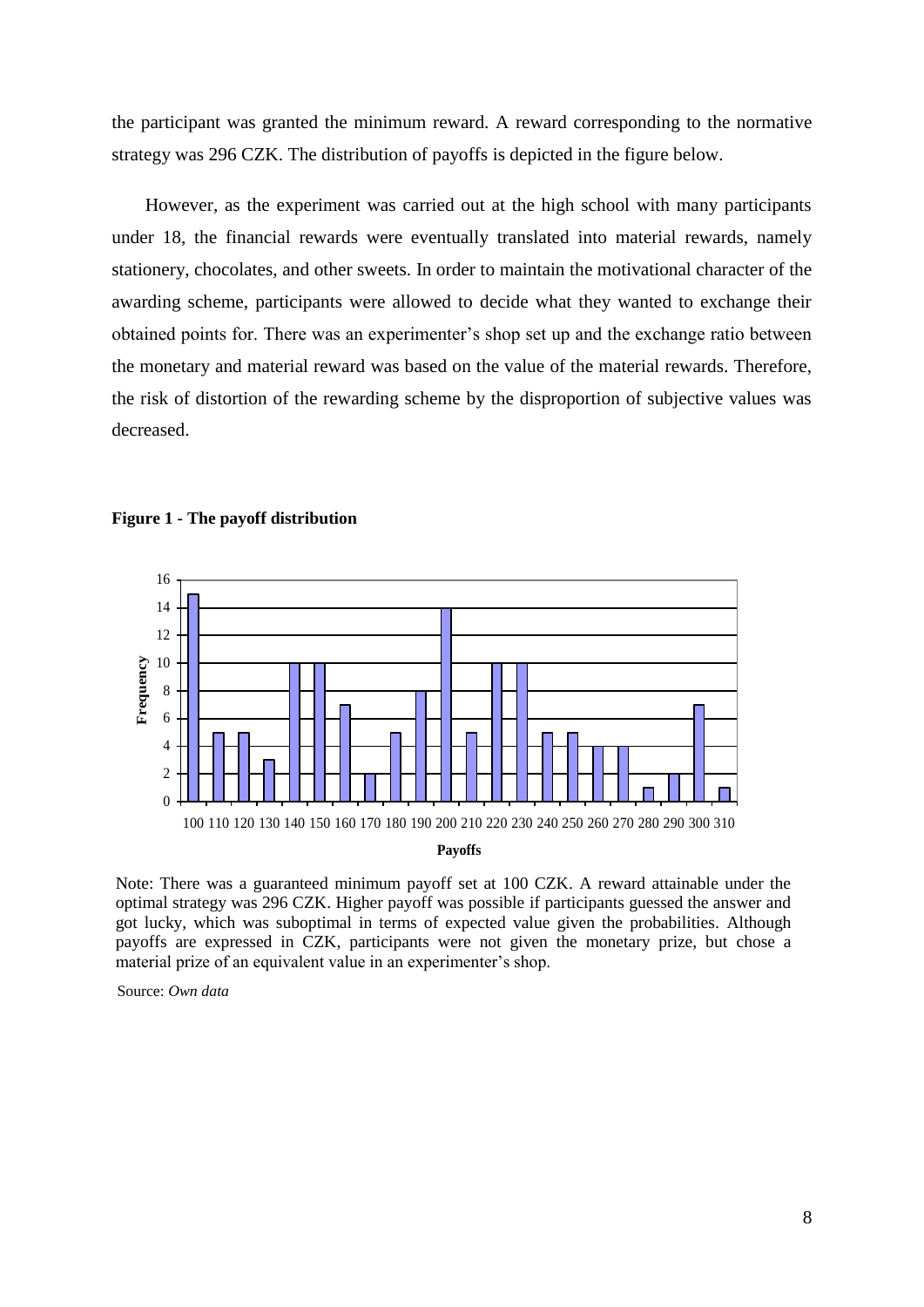## Results

### Responses

The responses show that compliance with normative model of decision-making was relatively low, only 24 % (21,7 %) in the treatment (control) group, compared to 42,6 % in the results of Protivínský (2013). Participants in the Protivínský's experiment were, however, university students.

In order to assure that the groups exhibited comparable results, I tested the differences between the frequencies at which the cards were selected in the respective groups during the first 6 rounds (since an intervention came before the  $7<sup>th</sup>$  round). The results of t-test show that the differences in the selection frequencies of **p**,  $q$ ,  $\neg$  **p**, and  $\neg$  **q** between the respective groups are not statistically significant at the 5% level of significance (t-test,  $p = 0.064$ ; 0,302; 0,355; 0,542; in the respective order). There is also no difference between the groups in the frequency at which participants complied with the normative model during the first 6 round. In fact, the mean frequencies are identical. Therefore, the groups can be deemed as comparable.



**Figure 2 - Trend of the number of participants complying with normative model**

Note: The figure shows how the number of participants complying with the normative model evolved throughout the game. The normative model assumes the optimal strategy that maximizes the expected payoff. Such optimal strategy, given the experiment settings, defines the minimum number of cards that are needed for verifying the statement, namely cards of type  $p$  and  $\neg q$ .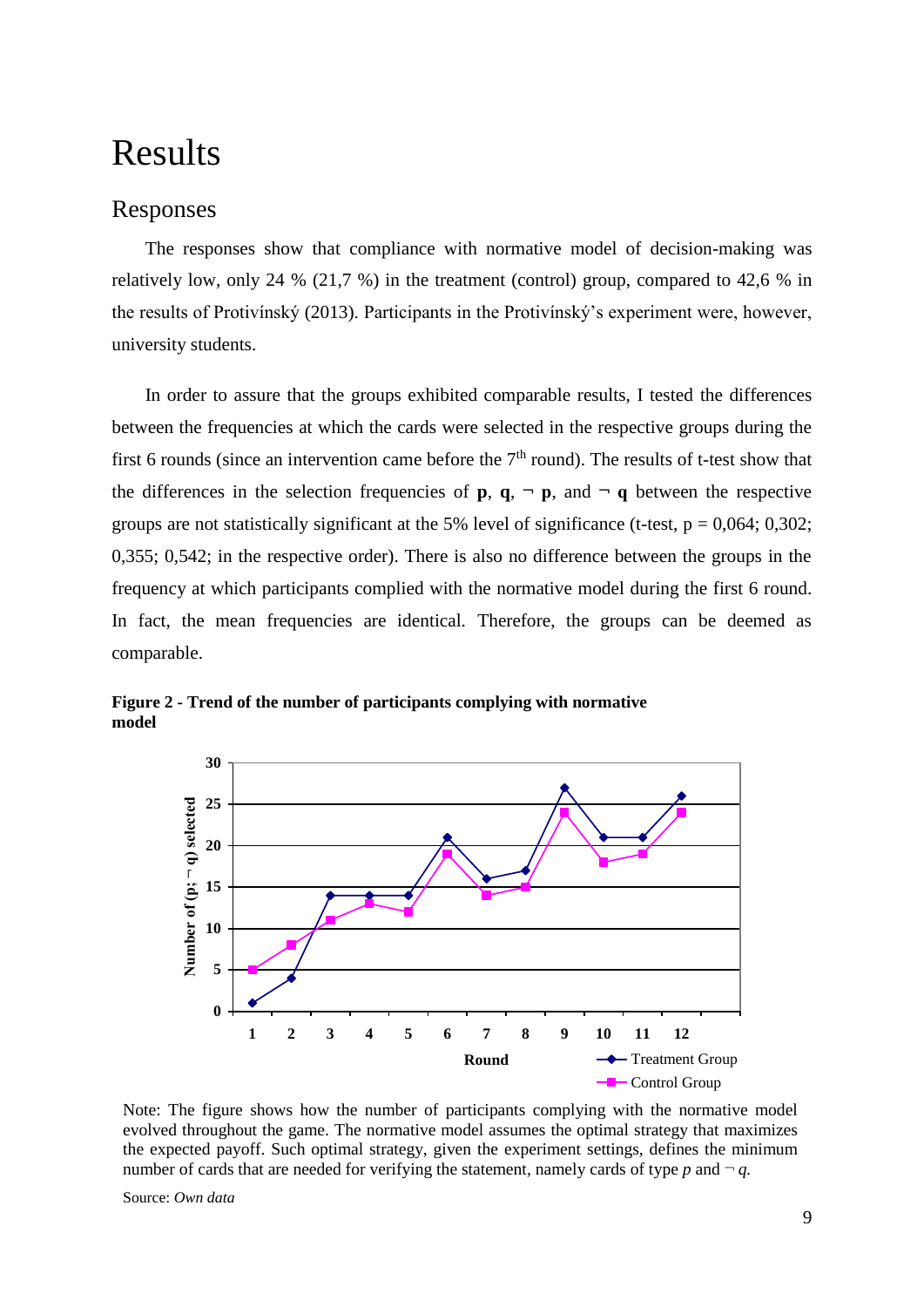There is also an obvious trend of learning in the compliance with normative model as can be clearly seen on the following graph. Such a trend is also found in other similar studies (Jones & Sugden, 2001; Protivínský, 2013).

### Presence of Confirmation Bias in the Selection of Cards

Looking at Table 3, the presence of confirmation bias is clearly visible in each round of the experiment. As argued above, in the absence of confirmation bias, the values of  $A_i$  and  $f(A_i)$  sets would not be significantly different. However, here we can see that it is not the case. The binomial test confirms that the values are significantly different from the values expected in the absence of confirmation bias ( $p < 0.001$  in each round for both groups).

| $C_{\rm{roun}}$<br>$\sqrt{110}$ | . |  |  |  |  |  |
|---------------------------------|---|--|--|--|--|--|

**Table 3 – Frequency of combinations of cards turned over by treatment group**

| Group     | Round         |    | 2  | 3  | $\overline{4}$ | 5      | 6              | $\overline{7}$ | 8  | 9  | 10 | 11 | 12 |
|-----------|---------------|----|----|----|----------------|--------|----------------|----------------|----|----|----|----|----|
| Treatment | $A_i$ sets    | 54 | 53 | 42 | 48             | 41     | 38             | 32             | 31 | 23 | 32 | 31 | 27 |
|           | $f(A_i)$ sets | 1  | 4  | 6  | $\overline{0}$ | 7      | 3              | 7              | 8  | 8  | 7  | 7  | 6  |
|           | level of CB   | 53 | 49 | 36 | 48             | 34     | 35             | 25             | 23 | 15 | 25 | 24 | 21 |
| Control   | $A_i$ sets    | 53 | 51 | 41 | 44             | 43     | 35             | 39             | 38 | 30 | 35 | 33 | 30 |
|           | $f(A_i)$ sets | 8  | 3  | 6  | 8              | $\tau$ | $\overline{4}$ | 8              | 7  | 6  | 6  | 5  | 5  |
|           | level of CB   | 45 | 48 | 35 | 36             | 36     | 31             | 31             | 31 | 24 | 29 | 28 | 25 |

Note: The table shows the selection frequencies of card combinations belonging to set  $A_i$  or  $f(A_i)$ , and the level of selection bias for both treatment and control group in each round. The level of confirmation bias is calculated as the difference between the values of  $A_i$  and  $f(A_i)$  sets. Set  $A_i$  consist of potentially confirming cards and set  $f(A_i)$  is its isomorphic counterpart. This classification follows Jones and Sugden (2001). For detailed description of these sets, see the chapter Manifestation of Confirmation Bias above.

Source: *Own data*

Table 3 shows the level of confirmation bias for each respective round, calculated as the difference between the values of  $A_i$  and  $f(A_i)$  sets. The level of confirmation bias is further elaborated below in the chapter on the effects of the training intervention. For detailed numbers on the selection frequencies of all 16 possible card combinations, please see Tables A.1 and A.2 in the Appendix.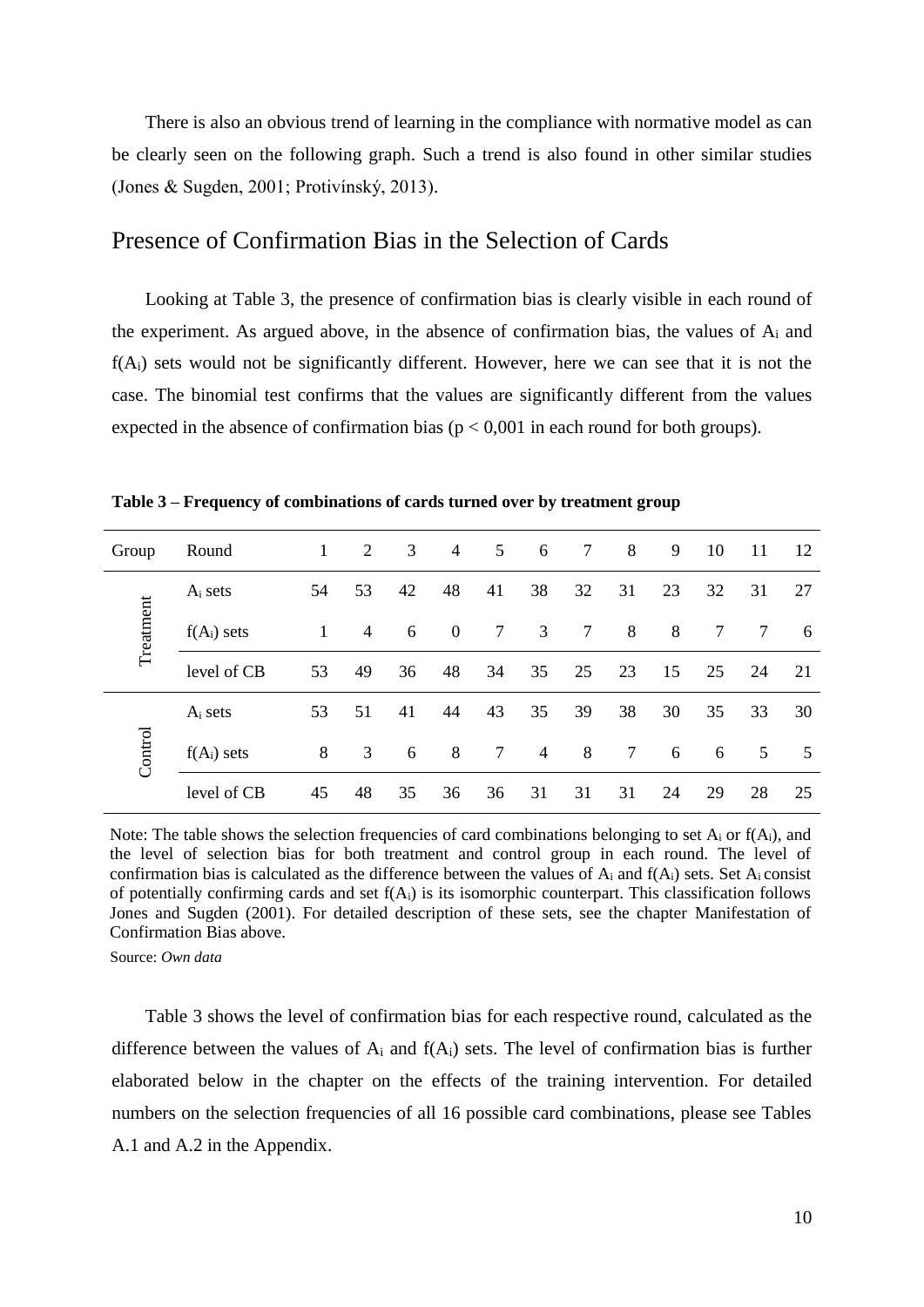The results were also aggregated by the framings. In order to find out whether a given framing had any impact on the level of confirmation bias, I carried out a chi-squared test. The results for both treatment ( $\chi^2$ -test, p = 0,481) and control ( $\chi^2$ -test, p = 0,870) show that at the 5% level of significance there was no significant difference between the results under the various framings. The data reported in Table 4 are the average frequencies of respective sets under given framings. The row called *level of CB* reports the average level of confirmation bias under the given framing.

| Group     | Framing       | Restaurants (neutral) | Rivers (causal) | Shops (deontological) |
|-----------|---------------|-----------------------|-----------------|-----------------------|
|           | $A_i$ sets    | 41,5                  | 39              | 32,5                  |
| treatment | $f(A_i)$ sets | 3,75                  | 6,5             | 5,75                  |
|           | level of CB   | 37,75                 | 32,5            | 26,75                 |
|           | $A_i$ sets    | 42,75                 | 41,25           | 34                    |
| control   | $f(A_i)$ sets | 7,5                   | 5,5             | 5,25                  |
|           | level of CB   | 35,25                 | 35,75           | 28,75                 |

**Table 4 - Comparison of confirmation bias across framings**

Note: The table shows average selection frequencies of respective sets of card combinations as defined above, and of the level of confirmation bias under given framings for both treatment and control group. A chi-squared test showed no significant difference between the framings at 5% level of significance.

Source: *Own data*

## Presence of Confirmation Bias in Judgement

After recognizing the presence of confirmation bias in the selection of information, the following question was whether participants' judgements were biased as well or whether the irrelevant pieces of information were simply ignored.

Table 5 shows what judgement participants made depending on the information on the cards turned over. The rows in the table represent all possible variations of information which could be obtained by turning the informative cards  $[\mathbf{p}; \#]$  and  $[\neg \mathbf{q}; \#]$ . Similarly, the columns represent a breakdown by the information content of the uninformative cards  $[q; #]$  and  $[\neg p;$ **#]**, and by the judgement made (True of False).

It is worth noting that any deductive mistakes in the participants' judgements were very rare once they had sufficient evidence for establishing the statements as true or false. From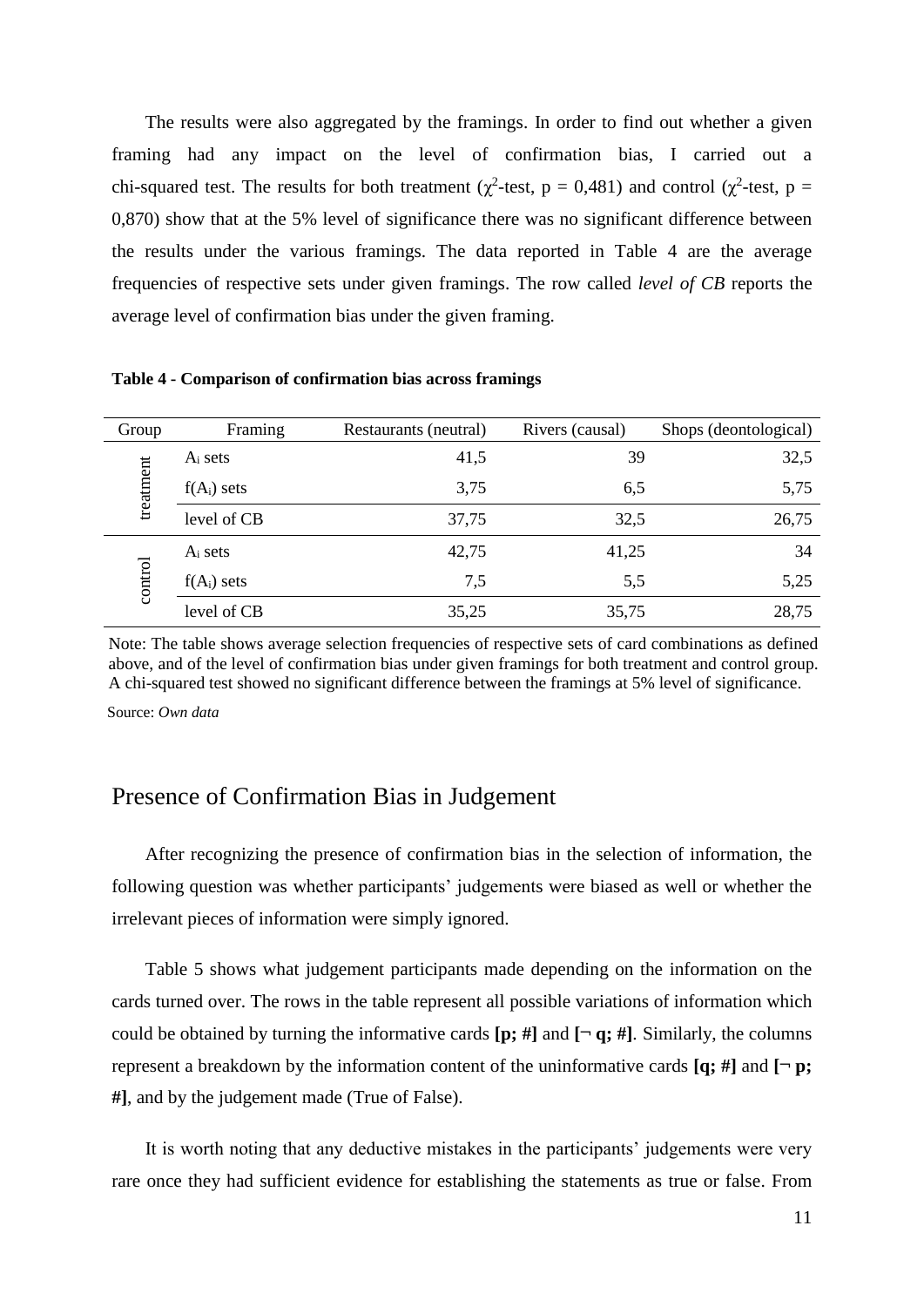the results in the 4<sup>th</sup> (the row denoted as  $[p; \neg q]$  only) to 8<sup>th</sup> row it is clear that participants recognized the significance of disconfirmation if they found it in the vast majority of cases. Specifically, they judged the statement as false in 419 out of 456 cases. Likewise, as it can be seen in the 9<sup>th</sup> row (denoted as  $[p; q] + [-q; -p]$ ), once participants had the sufficient evidence needed for judging the statement as true, they did so in 228 out of 238 cases. This also suggests that most participants understood the task.

|              |                                  | Uninformative cards turned over         |          |                |                |                  |                  |                                    |                |  |  |
|--------------|----------------------------------|-----------------------------------------|----------|----------------|----------------|------------------|------------------|------------------------------------|----------------|--|--|
|              |                                  | Neither $[q; \#]$<br>nor $[\neg p; \#]$ |          |                | [q; p]         |                  | $[q; \neg p]$    | $[\neg p; \#]$ but<br>not $[q; #]$ |                |  |  |
|              |                                  | True                                    | False    | True           | False          | True             | False            | True                               | False          |  |  |
|              | none                             | 44                                      | 43       | 40             | 8              | 16               | 38               | 20                                 | 9              |  |  |
|              | $[p; q]$ only                    | 190                                     | 16       | 145            | 2              | 74               | 118              | 17                                 | 12             |  |  |
|              | $[\neg q; \neg p]$ only          | 30                                      | 12       | 9              | 1              | $\overline{7}$   | 8                | 14                                 | 5              |  |  |
| Informative  | $[p; \neg q]$ only               | 5                                       | 50       | $\tau$         | 68             | $\mathbf{0}$     | $\boldsymbol{0}$ | $\boldsymbol{0}$                   | $\overline{2}$ |  |  |
| cards turned | $[\neg q; p]$ only               | 5                                       | 22       | $\overline{0}$ | $\overline{4}$ | $\boldsymbol{0}$ | 5                | 1                                  | 5              |  |  |
| over         | $[p; q] + [\neg q; p]$           | 11                                      | 151      | 1              | 33             | 1                | 20               | $\boldsymbol{0}$                   | $\overline{2}$ |  |  |
|              | $[p; \neg q] + [\neg q; p]$      | $\overline{0}$                          | $\theta$ | $\overline{0}$ | $\Omega$       | $\theta$         | $\overline{0}$   | $\theta$                           | $\Omega$       |  |  |
|              | $[p; \neg q] + [\neg q; \neg p]$ | $\overline{4}$                          | 41       | $\overline{2}$ | 15             | $\mathbf{0}$     | $\mathbf{0}$     | $\boldsymbol{0}$                   | 1              |  |  |
|              | $[p; q] + [\neg q; \neg p]$      | 168                                     | 3        | 14             | $\overline{0}$ | 41               | 6                | 5                                  | 1              |  |  |
|              | Total                            | 457                                     | 338      | 218            | 131            | 139              | 195              | 57                                 | 37             |  |  |
|              | percent true                     | 57 %                                    |          | 62 %           |                | 42 %             |                  | 61 %                               |                |  |  |

**Table 5 - Relation between judgements and the cards turned over**

Note: The table shows what judgement participants made depending on the information on the cards turned over. The rows in the table represent all possible variations of information which could be obtained by turning the informative cards [p; #] and  $[- q; #]$ . Similarly, the columns represent a breakdown by the information content of the uninformative cards [q; #] and  $[\neg p; #]$ , and by the judgement made (True of False). From the results in the 4th (the row denoted as  $[p; - q]$  only) to 8th row it is clear that participants recognized the significance of disconfirmation if they found it in the vast majority of cases. Likewise, as it can be seen in the 9th row (denoted as  $[p; q] + [\neg q; \neg p]$ ), once participants had the sufficient evidence needed for judging the statement as true. The last row of table 5 shows in what percentage of cases participants judged the statement as true with respect to the information revealed by uninformative cards. There is a clear difference in true judgement frequencies between the participants who found [q; p] (62 %) and those who found  $[q; -p]$  (42 %), which shows that an uninformative card impacted participants' judgement.

Source: *Own data*

The impact of the uninformative cards can be assessed by looking at the participants who selected card **q**, and at how their judgment was affected by what was revealed after turning the card over. The last row of table 5 shows in what percentage of cases participants judged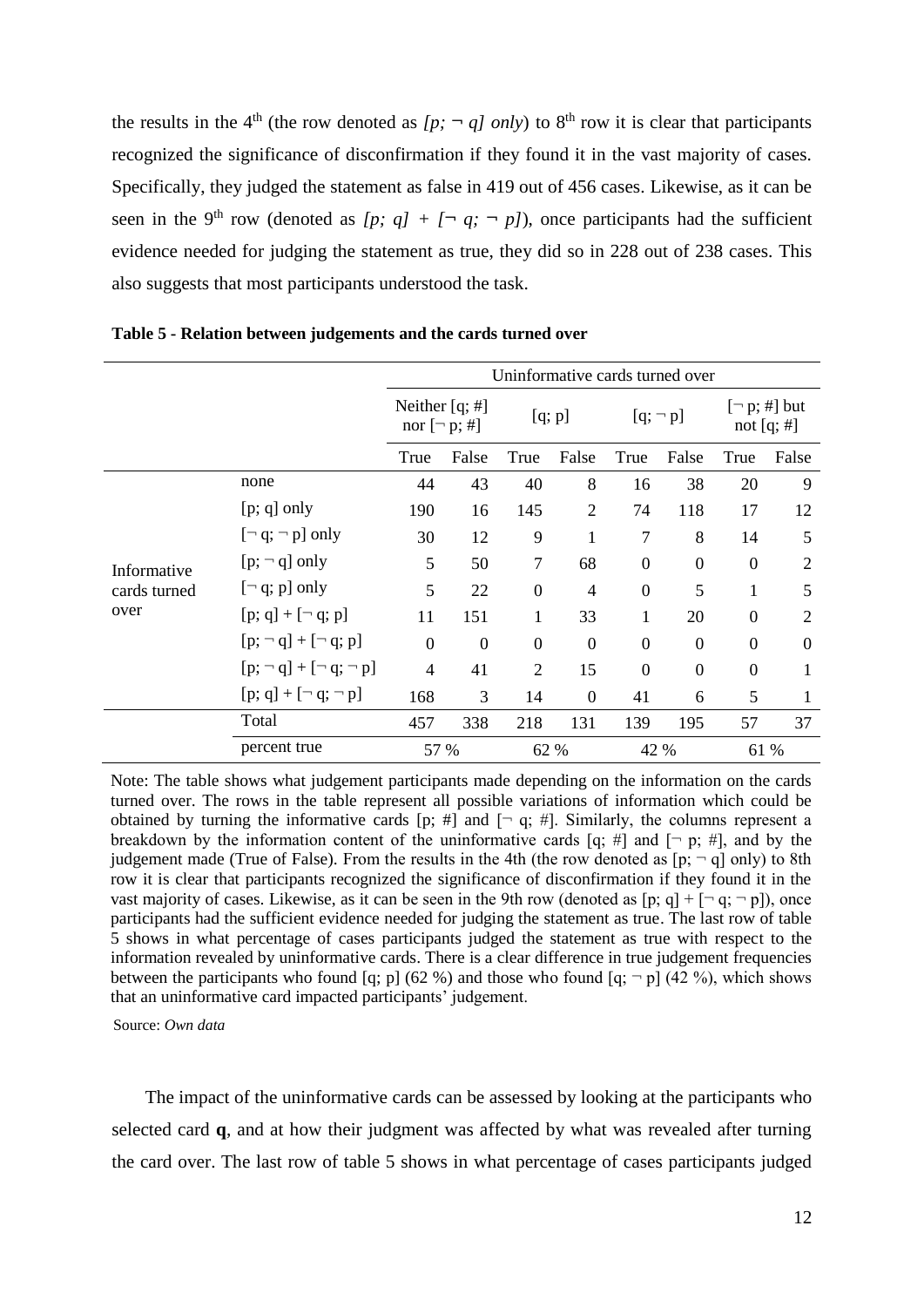the statement as true with respect to the information revealed by uninformative cards. The difference in true judgement frequencies between the participants who found **[q; p]** (62 %) and those who found  $[q; -p]$  (42 %) is clear at the first glance.

The impact of the information on judgement was assessed and the results are presented in the Table 6. It has been confirmed by a chi-squared test that the impact of the card [**q; #]**  was significant at the 1% significance level. Therefore, it can be concluded that confirmation bias affected not only the selection of information, but also the way in which the information were evaluated.

| Information        | Number of observations of judging: | $X^2$ test<br>p-value |         |
|--------------------|------------------------------------|-----------------------|---------|
|                    | True                               | False                 |         |
| [p; q]             | 686                                | 392                   | < 0,001 |
| $[p; \neg q]$      | 19                                 | 182                   |         |
| [q; p]             | 236                                | 154                   | < 0,001 |
| $[q; \neg p]$      | 158                                | 219                   |         |
| $[\neg p; q]$      | 13                                 | 32                    | < 0,001 |
| $[\neg p; \neg q]$ | 81                                 | 52                    |         |
| $[\neg q; p]$      | 20                                 | 260                   | < 0,001 |
| $[\neg q; \neg p]$ | 306                                | 106                   |         |

**Table 6 - Impact of information on judgement**

Source: *Own data* Note: The table shows the impact of information revealed on judgement. A chi-squared test confirmed that the impact of the card [q; #] was significant at 1% level of significance. Thus, it shows that confirmation bias affected not only card selection, but also judgement.

In contrast with the findings of Jones and Sugden (2001), the impact of  $\neg$  **p** card on judgment has been also found significant at 1% level of significance. A possible explanation for this pattern could be that some participants understood the logical relation of the considered statement as an equivalence "*iff p, then q*" (meaning if, and only if). However, the actual logical relation was an implication "*if p, then q*". This explanation can be corroborated by the fact that finding  $[q; - p]$  led participants to judge the statements as false at significantly higher frequency (see Table 6). On the other hand, in order to test equivalence, participants would need to turn over all the cards, which was not the case.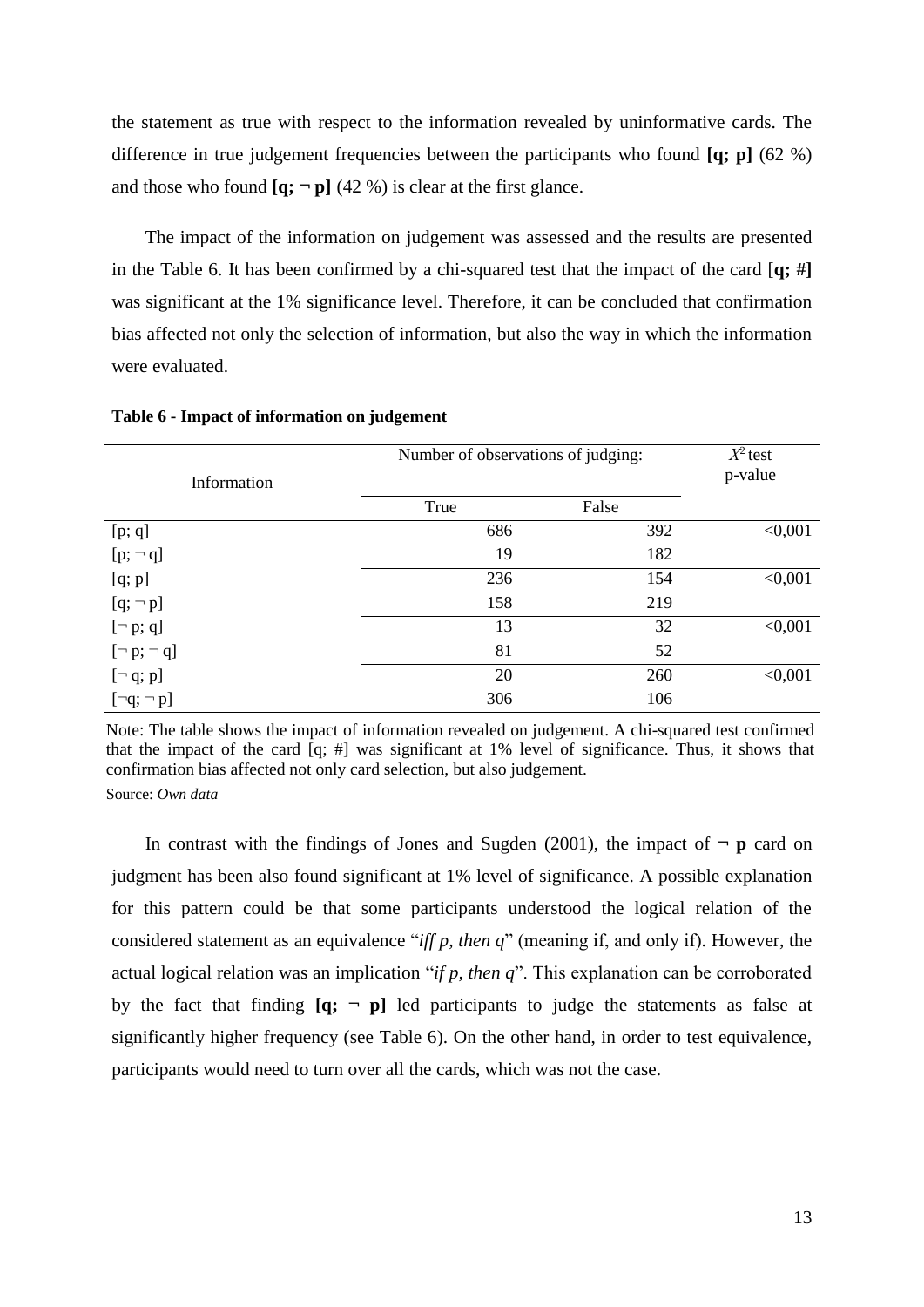### Effect of the Training Intervention

The training intervention was meant to mitigate confirmation bias. It means that its effect should be reflected on the level of confirmation bias. As it can be seen on the following graph, the trend of the level of confirmation bias was decreasing during the course of the experiment for both groups.

In order to distinguish the effect of the training from the effect of learning throughout the experiment, I carried out difference-in-difference analysis. The equation for OLS method reads as:

$$
lnCBlevel_i = \alpha + \beta_0 Group_i + \beta_1 After_i + \beta_2 Group_i * After_i + \epsilon_i
$$

The dependent variable, ln*CBlevel*i, is a natural logarithm of a value of the level of confirmation bias of an individual *i*. All of the independent variables are dummy variables. The coefficient  $\beta_0$  was to show whether there was any difference in the level of confirmation bias between the treatment and the control group as *Group<sup>i</sup>* takes the value of 1 for treatment group, 0 otherwise. As *After<sub>i</sub>* takes the value 1 only for the last 6 rounds, the coefficient  $\beta_1$ captures the effect of learning the first and the last 6 rounds. And the coefficient of the interaction variable  $Group_i^*After_i$ ,  $\beta_2$  then captures the effect of training intervention.





Note: The figure shows the evolution of the level of confirmation bias throughout the game for both treatment and control group*.*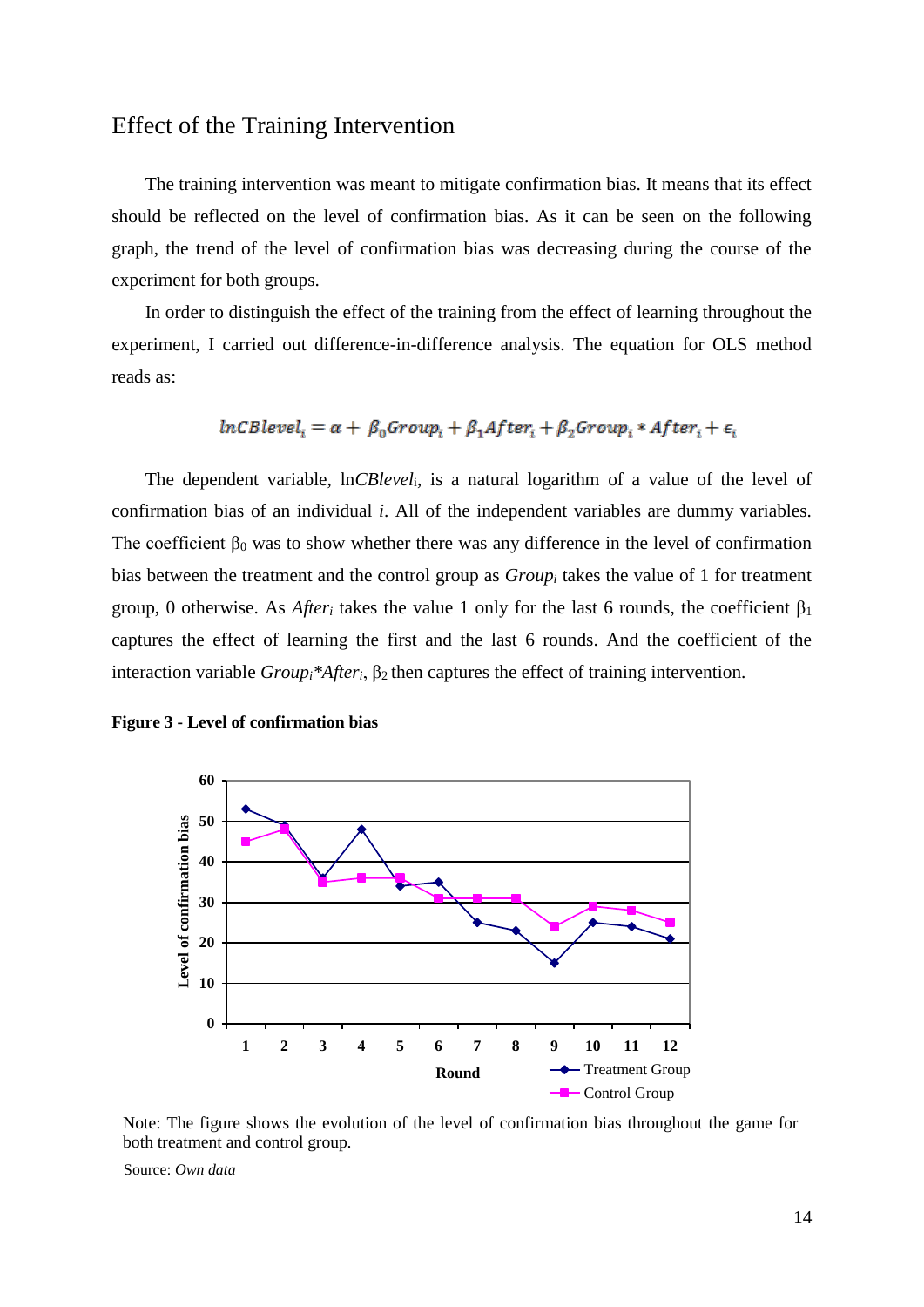The results of the analysis show that the training intervention decreased the level of confirmation bias by 33,7 % at the 5% level of significance (t-test,  $p = 0.025$  for the corresponding regression coefficient).

They also show that there was no significant difference in the level of confirmation bias between the groups before the intervention, and that the effect of learning was comparable with the effect of the training intervention, as it leads to the 31 % decrease of the level of confirmation bias at the 1% level of significance.

| Variable            | Coefficient |
|---------------------|-------------|
| constant            | $3,639***$  |
|                     | (0,070)     |
| Group               | 0,094       |
|                     | (0,099)     |
| After               | $-0.312***$ |
|                     | (0,099)     |
| GroupAfter          | $-0,337**$  |
|                     | (0, 139)    |
| $\mathbb{R}^2$      | 0,731       |
| No. of observations | 24          |

#### **Table 7 - Effect of the training intervention**

Note: OLS standard errors in parenthesis. The coefficient on the interaction term GroupAfter shows that the intervention effectively decreased the level of confirmation bias by 33,7% at 5% level of significance. Furthermore, it does not show any significant prior difference in the level of confirmation bias between treatment and control group. It also shows that the level of confirmation bias was decreasing throughout the game, suggesting some degree of learning.

\*\* denotes significance at 5% significance level.

\*\*\* denotes significance at 1% significance level.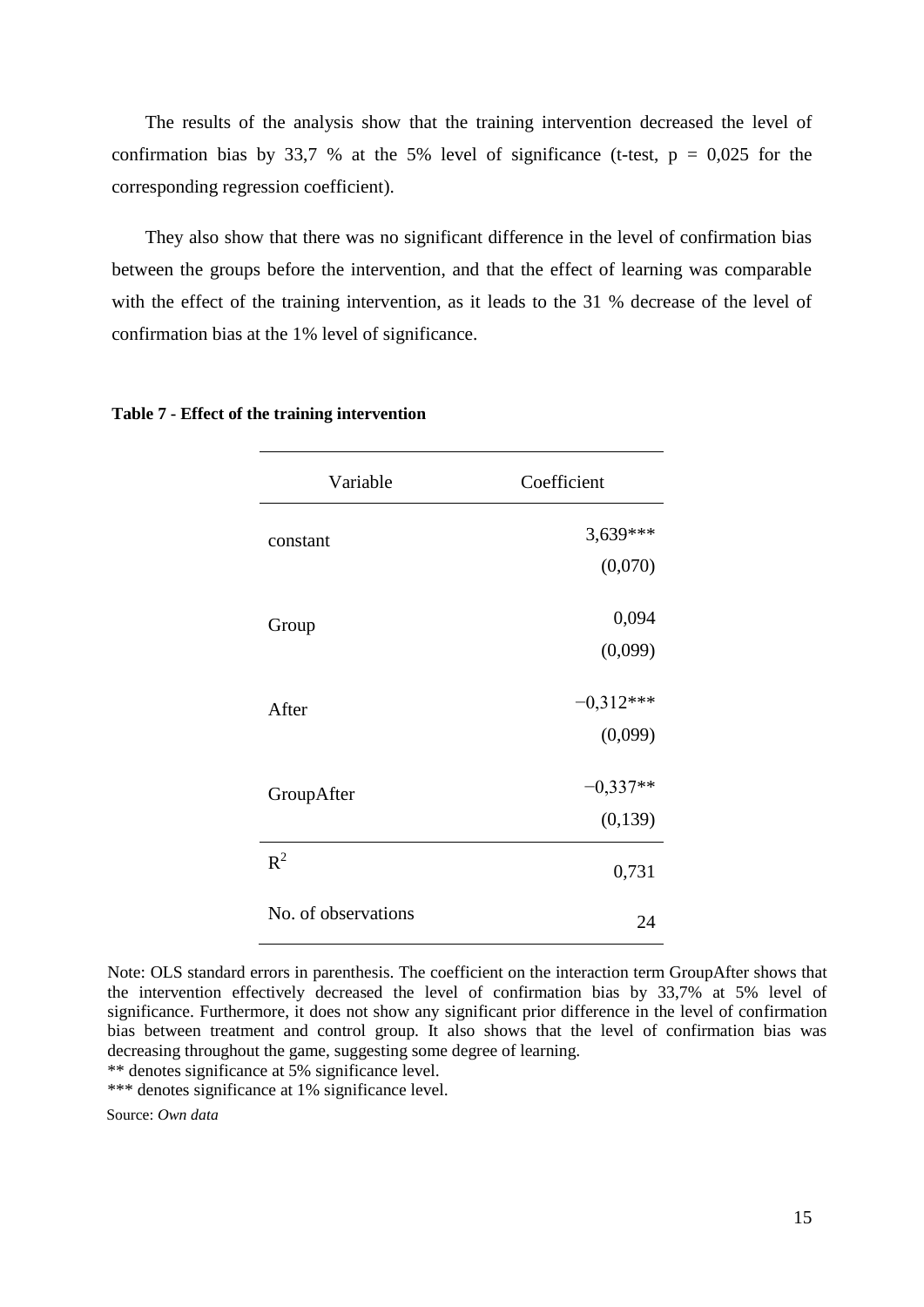## Discussion

Even though the training effectively and significantly decreased the level of confirmation bias, this was not reflected in a higher success rate in verifying the statement. I provide the explanation that since the training video was not designed to provide the optimal strategy for the Wason's selection task but it only presented the concept of confirmation bias and the debiasing strategy in general terms, the participants learned to avoid a biased selection of information but did not managed to infer the optimal strategy from that. The participants simply adjusted their strategies, but not enough to come to the rational strategy of choosing the  $(p; - q)$  combination. Instead, the effect of the training was broken down between the slight increase in the frequency of turning over only the card  $\neg q$ , and the mild decrease in the frequency of turning over only the card **p**. None of these changes in frequency were statistically significant but they happened to be so once added up. As these two strategies are parts of the set  $f(A_i)$  and  $A_i$ , respectively, and the level of confirmation bias is measured as the difference between  $A_i$  and  $f(A_i)$  sets, subtracting the increased value of  $f(A_i)$  from the decreased value of Ai resulted in the statistically significant decrease in the level of confirmation bias. The question remains whether participants would apply the normative strategy effectively had it been available to them.

Another area worth attention is the ecological validity of the results. The Wason's selection task is quite a specific task which might not well represent the usual setting of decision-making situations in the sense that many of our judgements and decisions can be elicited automatically while during the WTS participants asked to make a judgement with a certain level of deliberation. Therefore, the question is whether the effect of the training intervention is domain-specific or it is transferable to other tasks as well. This might be the subject of further research.

A relevant population for this research is the whole population, across all ages and all social groups. As it can be seen from Table 1, the average age of the participants was only around 18. It can be reasonably assumed that older participants could exhibit better performance due to greater amount of experience in decision making and judgement, which would naturally reduce the training potential.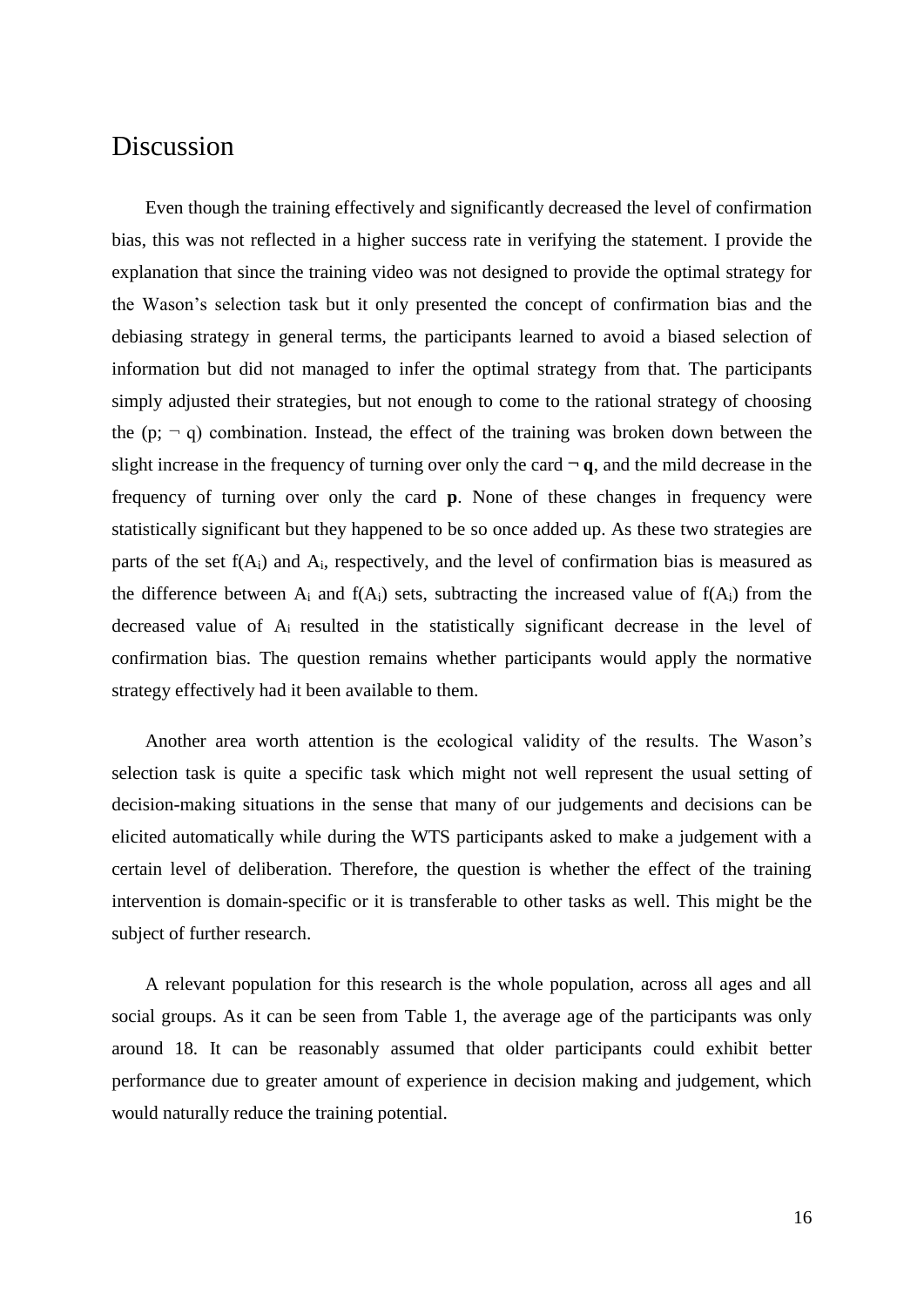On the other hand, participants were students of a grammar school which prepares students for further studies at university and their skills might be thus assumed to be above average within their age group. This would imply that there might be other groups for which the potential training effect is even larger. The external validity and the effects on other population groups specifically is subject to further research.

Given the payoff scheme and the guaranteed minimum award, it is conceivable that some participants only skimmed through the test without any effort and, thus, attained an award without much deliberation. Although the payoff scheme was designed to encourage participants to make their best, the peak at the lower end of the payoff distribution (see Figure 1) suggests that some participants could have indeed chosen this strategy. Nevertheless, even if this was the case, the estimate of the training effect would not be affected. It is because these participants' card selection could be reasonably assumed to be random, thus not affecting the level of confirmation bias.

Even though the 5-minute-long training managed to decrease the level of confirmation bias significantly, it has not eliminated it entirely. The question now is whether more comprehensive and perhaps continual training would deliver a complete elimination of the bias.

## Conclusion

To address the distorting effects of cognitive biases, various debiasing methods can be deployed. Three main approaches have been outlined, namely increasing incentives, introducing decision devices, and training people in corrective strategies. However, these approaches vary in their effectiveness and each of them might be suitable for a different context.

This work suggests that training people to recognize and avoid cognitive biases can be effective. The results of the experiment clearly confirmed the presence of confirmation bias among participants, both in the selection of information and also in their processing. They also showed that even only a 5-minute-long video containing an explanation of confirmation bias and its impact on our decision, and a recipe for avoiding a biased decision can help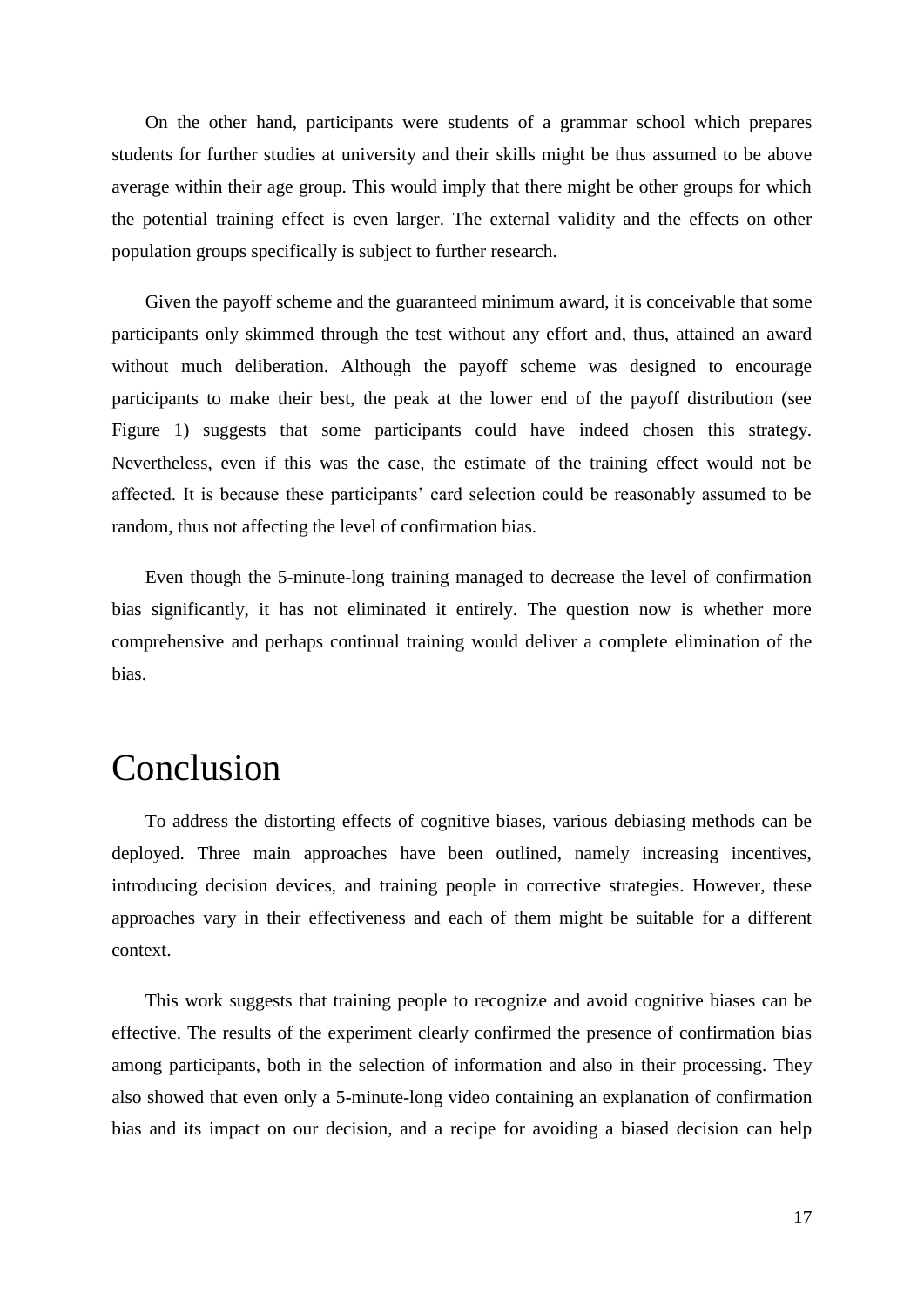reduce confirmation bias by approximately 30 % compared to a proper control group, which is an effect comparable to the one reported by Morewedge et al.

Note that the effect of the training was detected immediately after the training and no postponed measurements have taken place as a part of this experiment. Nevertheless, Morewedge et al. (2015) tested the persistence of the training effects and they still found the effects on a comparable level even 8 weeks after the training. However, given the different duration of the training videos, it could further be investigated how, and if, the duration of the training impacts the persistence of the effects in any way.

The coupling evidence of imperfections in human decision-making and its costs imposes challenges not only on the economic theory but also on the society as a whole. To cope with the flaws in our judgement, it is necessary to have some viable measures available. Thus, the research of the effectiveness of various debiasing methods is a way to secure that resources are not wasted on some ineffective measures.

This work contributes to this endeavour. As this area of research is still in its early stage, we miss the sufficient comparison to assess which debiasing measure is the most effective. However, the results presented here suggest that education might be among the effective tools for improving human decision-making. As we face the serious implications of cognitive biases, spreading the knowledge about biases and equipping people with mitigation strategies bring the prospect of improvement.

## References

- Arkes, H. R. (1991). Costs and benefits of judgment errors: Implications for debiasing. *Psychological Bulletin*, *110*(3), 486–498.
- Arnott, D. (2006). Cognitive biases and decision support systems development: A design science approach. *Information Systems Journal*, *16*(1), 55–78.
- Camerer, C. F., Hogarth, R. M., Robertson, V. J., & Baker, K. G. (1999). The Effects of Financial Incentives in Experiments: A Review and Capital-Labor-Production Framework. *Journal of Risk & Uncertainty*, *19*(1–3), 7–42.
- Clegg, B. A., Martey, R. M., Stromer-Galley, J., Kenski, K., Saulnier, T., Folkestad, J. E., …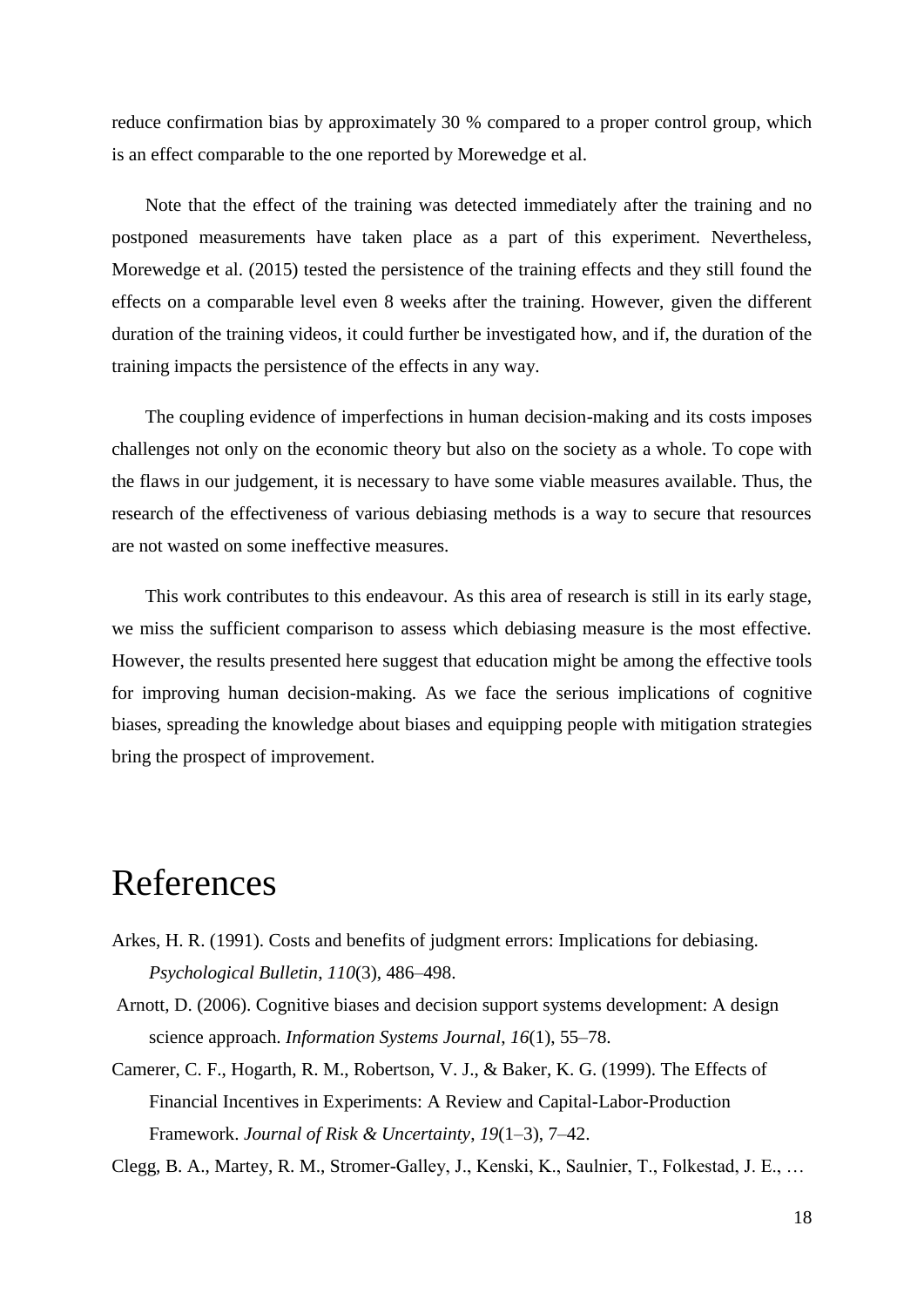Strzalkowski, T. (2014). Game-based Training to Mitigate Three Forms of Cognitive Bias. *Interservice/Industry Training, Simulation, and Education Conference (I/ITSEC 2014)*, (14180), 1–12.

- Clemen, R. T., & Reilly, T. (2001). Making Hard Decisions with Decision Tools®. *Isbn: 0- 534-36597-3*.
- Dawes, R. M., Faust, D., & Meehl, P. E. (1989). Clinical versus actuarial judgment. *Science*, *243*(4899), 1668–1674.
- Fong, G. T., Krantz, D. H., & Nisbett, R. E. (1986). The effects of statistical training on thinking about everyday problems. *Cognitive Psychology*, *18*(3), 253–292.
- Gilovich, T., Economics, B., Griffin, D., Kahneman, D., Higgins, E., Affairs, P., & Affairs, P. (2002). *Heuristics and Biases: The Psychology of Intuitive Judgment*. New York, NY: Cambridge University Press.
- Hertwig, R., & Ortmann, A. (2001). Experimental practices in economics: a methodological challenge for psychologists? *Behavioral and Brain Sciences*, *24*(3), 383-403-451.
- Jones, M., & Sugden, R. (2001). Positive confirmation bias in the acquisition of information. *Theory and Decision*, *50*(1), 59–99.
- Kahneman, D. (2003b). A perspective on judgment and choice: Mapping bounded rationality. *Behavioral Science*, *58*(9), 697–720.
- Kahneman, D. (2011). *Thinking , Fast and Slow*. *Book*. New York: Farrar, Straus and Giroux.
- Kahneman, D., Lovallo, D., & Sibony, O. (2011). Before you make that big decision... *Harvard Business Review*, *89*(6).
- Kahneman, D., & Tversky, A. (1979). Prospect theory: An analysis of decision under risk. *Econometrica*, *47*(2), 263–292.
- Klayman, J., & Brown, K. (1993). Debias the environment instead of the judge: an alternative approach to reducing error in diagnostic (and other) judgment. *Cognition*, *49*(1), 97– 122.
- Larrick, R. P. (2008). Debiasing. In *Blackwell Handbook of Judgment and Decision Making* (pp. 316–338).
- Lunn, P. (2013). The Role of Decision-Making Biases in Ireland's Banking Crisis. *Irish Political Studies*, *28*(4), 563–590.
- Minsky, H. P. (1982). *Can "it" Happen Again?: Essays on Instability and Finance*. *M.E. Sharpe* (Vol. 25).
- Morewedge, C. K., Yoon, H., Scopelliti, I., Symborski, C. W., Korris, J. H., & Kassam, K. S. (2015). Debiasing Decisions: Improved Decision Making With a Single Training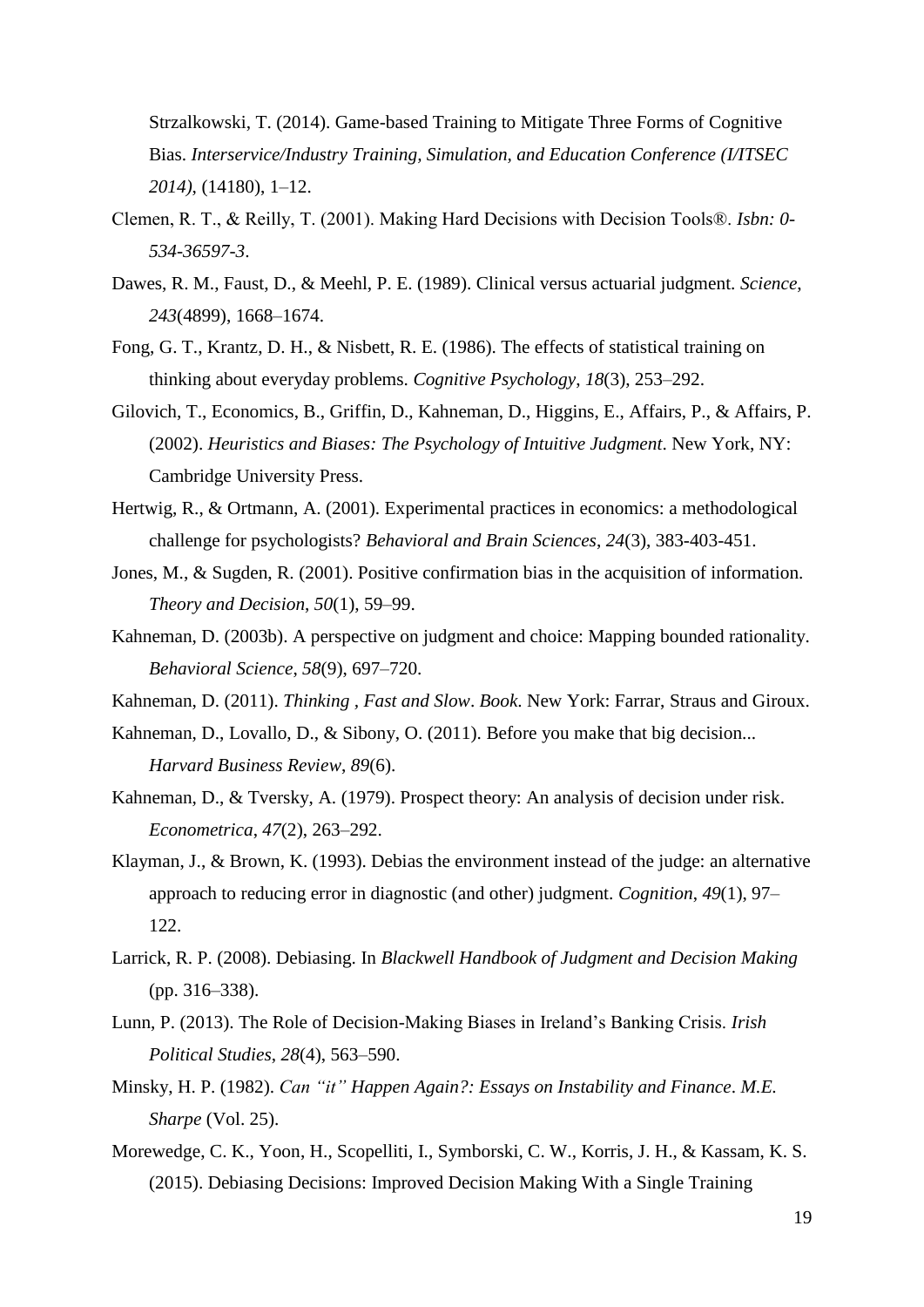Intervention. *Policy Insights from the Behavioral and Brain Sciences*, *2*(1), 129–140.

- Nickerson, R. S. (1998). Confirmation Bias : A Ubiquitous Phenomenon in Many Guises, *2*(2), 175–220.
- Pohl, R. F. (2004). *A handbook on fallacies and biases in thinking, judgement and memory*. New York, NY: Psychology Press.
- Protivínský, T. (2013). *Konfirmační zkreslení a vliv zpětné vazby na jeho překonání*. Brno.
- Shefrin, H. (2010). How psychological pitfalls generated the global financial crisis. *Leavey School of Business*, (10), 1–42.
- Slovic, P., Fischhoff, B., Lichtenstein, S., Corrigan, B., & Combs, B. (1977). Preference for Insuring against Probable Small Losses : Insurance Implications. *Journal of Risk and Insurance*, *44*(2), 237–258.
- Soll, J. B., & Larrick, R. P. (2009). Strategies for revising judgment: how (and how well) people use others' opinions. *Journal of Experimental Psychology. Learning, Memory, and Cognition*, *35*(3), 780–805.
- Stapel, D. A., Martin, L. L., & Schwarz, N. (1998). The smell of bias: What instigates correction processes in social judgments? *Personality and Social Psychology Bulletin*, *24*(8), 797–806.
- Wason, P. C. (1968). Reasoning about a rule. *Quarterly Journal of Experimental Psychology*, *20*(3), 273–281.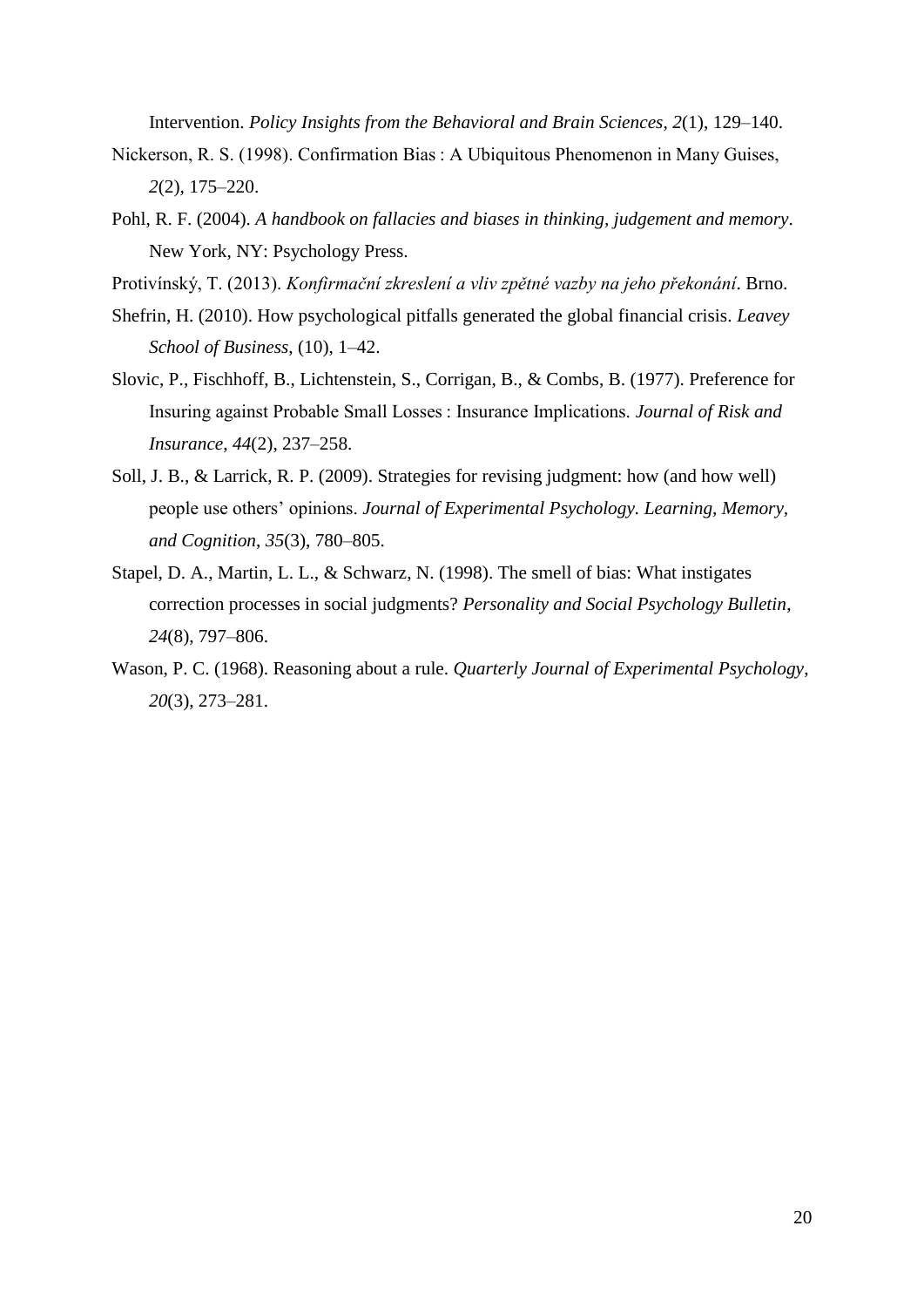# Appendix

| Round                | $\mathbf 1$      | $\mathbf{2}$     | 3                | $\overline{4}$   | 5                | $\sqrt{6}$       | $\boldsymbol{7}$ | $8\,$            | 9                | 10               | 11               | 12               |
|----------------------|------------------|------------------|------------------|------------------|------------------|------------------|------------------|------------------|------------------|------------------|------------------|------------------|
| no cards             | $\sqrt{6}$       | $\overline{2}$   | $\sqrt{2}$       | $\mathfrak{Z}$   | 3                | $\mathbf 1$      | $\overline{2}$   | $\overline{2}$   | $\overline{4}$   | 3                | 3                | $\overline{4}$   |
| $(p)$ *              | 22               | 14               | 12               | 10               | $8\,$            | $\,8\,$          | $8\,$            | $8\,$            | 5                | 5                | $\boldsymbol{7}$ | 3                |
| $(q)$ *              | $\boldsymbol{7}$ | $8\,$            | 5                | $\sqrt{2}$       | $\,1$            | $\mathfrak 3$    | 3                | $\overline{2}$   | $\,1$            | $\mathfrak{Z}$   | $\overline{4}$   | $\overline{4}$   |
| $(\neg p)$ #         | $\boldsymbol{0}$ | $\mathbf{1}$     | $\sqrt{2}$       | $\boldsymbol{0}$ | $\,1\,$          | $\,1$            | $\mathbf 1$      | $\boldsymbol{0}$ | $\sqrt{2}$       | $\,1$            | $\boldsymbol{0}$ | $\boldsymbol{0}$ |
| $(\neg q)$ #         | $\,1$            | $\mathbf{2}$     | $\overline{2}$   | $\boldsymbol{0}$ | $\overline{4}$   | $\,1\,$          | $\mathfrak{Z}$   | 6                | $\overline{4}$   | $\overline{4}$   | 5                | $\overline{4}$   |
| $(p; q)^*$           | 22               | 29               | 19               | 32               | 25               | 18               | 13               | 13               | 9                | 17               | 12               | 12               |
| $(p; -p)$            | $\boldsymbol{0}$ | $\mathbf{2}$     | $\overline{4}$   | $\boldsymbol{0}$ | $\mathbf{1}$     | $\sqrt{2}$       | $\boldsymbol{0}$ | $\mathfrak{Z}$   | $\mathbf{1}$     | $\boldsymbol{0}$ | $\mathbf{1}$     | $\boldsymbol{0}$ |
| $(p; -q)$            | $\mathbf{1}$     | $\overline{4}$   | 14               | 14               | 14               | 21               | 16               | 17               | 27               | 21               | 21               | 26               |
| $(q; -p)$            | $\mathfrak 3$    | $\mathbf{1}$     | $\boldsymbol{0}$ | $\,1$            | $\,1$            | $\boldsymbol{0}$ | $\mathbf 1$      | $\mathfrak{Z}$   | $\mathbf{1}$     | $\mathbf{1}$     | $\overline{2}$   | $\overline{2}$   |
| $(q; \neg q)$        | $\mathfrak{Z}$   | $\mathbf{2}$     | $\boldsymbol{0}$ | $\,1$            | $\mathbf 1$      | $\boldsymbol{0}$ | $\mathfrak{Z}$   | $\mathbf 1$      | $\mathbf 1$      | $\mathbf{1}$     | $\mathbf 1$      | $\sqrt{2}$       |
| $(\neg p; \neg q)$ # | $\boldsymbol{0}$ | $\mathbf{1}$     | $\mathbf{2}$     | $\boldsymbol{0}$ | $\,1$            | $\boldsymbol{0}$ | $\mathbf{2}$     | $\,1\,$          | $\boldsymbol{0}$ | $\mathbf{1}$     | $\sqrt{2}$       | $\mathbf{1}$     |
| $(p; q; \neg p)^*$   | $\,1$            | $\boldsymbol{0}$ | $\boldsymbol{0}$ | $\,1$            | $\,1\,$          | $\sqrt{2}$       | $\,1$            | $\mathbf{1}$     | $\boldsymbol{0}$ | $\boldsymbol{0}$ | $\mathfrak{Z}$   | $\boldsymbol{0}$ |
| $(p;q; -q)^*$        | $\sqrt{2}$       | $\mathbf{2}$     | $\sqrt{6}$       | 3                | $\sqrt{6}$       | $\boldsymbol{7}$ | $\boldsymbol{7}$ | $\boldsymbol{7}$ | $\,8\,$          | $\boldsymbol{7}$ | 5                | $8\,$            |
| $(p; -p; -q)$ #      | $\boldsymbol{0}$ | $\boldsymbol{0}$ | $\boldsymbol{0}$ | $\boldsymbol{0}$ | $\,1$            | $\mathbf 1$      | $\mathbf 1$      | $\boldsymbol{0}$ | $\mathbf 1$      | $\mathbf{1}$     | $\boldsymbol{0}$ | $\mathbf{1}$     |
| $(q; -p; -q)$ #      | $\boldsymbol{0}$ | $\boldsymbol{0}$ | $\boldsymbol{0}$ | $\boldsymbol{0}$ | $\boldsymbol{0}$ | $\boldsymbol{0}$ | $\boldsymbol{0}$ | $\mathbf 1$      | $\mathbf 1$      | $\boldsymbol{0}$ | $\boldsymbol{0}$ | $\boldsymbol{0}$ |
| all cards            | $\boldsymbol{0}$ | $\boldsymbol{0}$ | $\boldsymbol{0}$ | $\mathbf 1$      | $\boldsymbol{0}$ | $\mathfrak{Z}$   | $\boldsymbol{7}$ | 3                | 3                | 3                | $\overline{2}$   | $\mathbf{1}$     |
| total                | 68               | 68               | 68               | 68               | 68               | 68               | 68               | 68               | 68               | 68               | 68               | 68               |
| $A_i$ sets           | 54               | 53               | 42               | 48               | 41               | 38               | $32\,$           | 31               | 23               | 32               | 31               | 27               |
| $f(A_i)$ sets        | $\mathbf{1}$     | $\overline{4}$   | $\sqrt{6}$       | $\boldsymbol{0}$ | $\boldsymbol{7}$ | $\mathfrak 3$    | $\boldsymbol{7}$ | $8\,$            | $\,8\,$          | $\tau$           | $\boldsymbol{7}$ | 6                |
| level of CB          | 53               | 49               | 36               | 48               | 34               | 35               | 25               | 23               | 15               | 25               | 24               | 21               |

**Table A.1 – Frequency of combinations of cards turned over by treatment group**

Note:  $A_i$  sets are marked by \*;  $f(A_i)$  sets are marked by #. The upper part of the table shows, the selection frequencies of all 16 possible card combinations in respective rounds for treatment group. The lower part summarizes the selection frequencies by defined categories and reports the level of confirbation bias (calculated as the difference between  $A_i$  sets and  $f(A_i)$  sets frequencies).